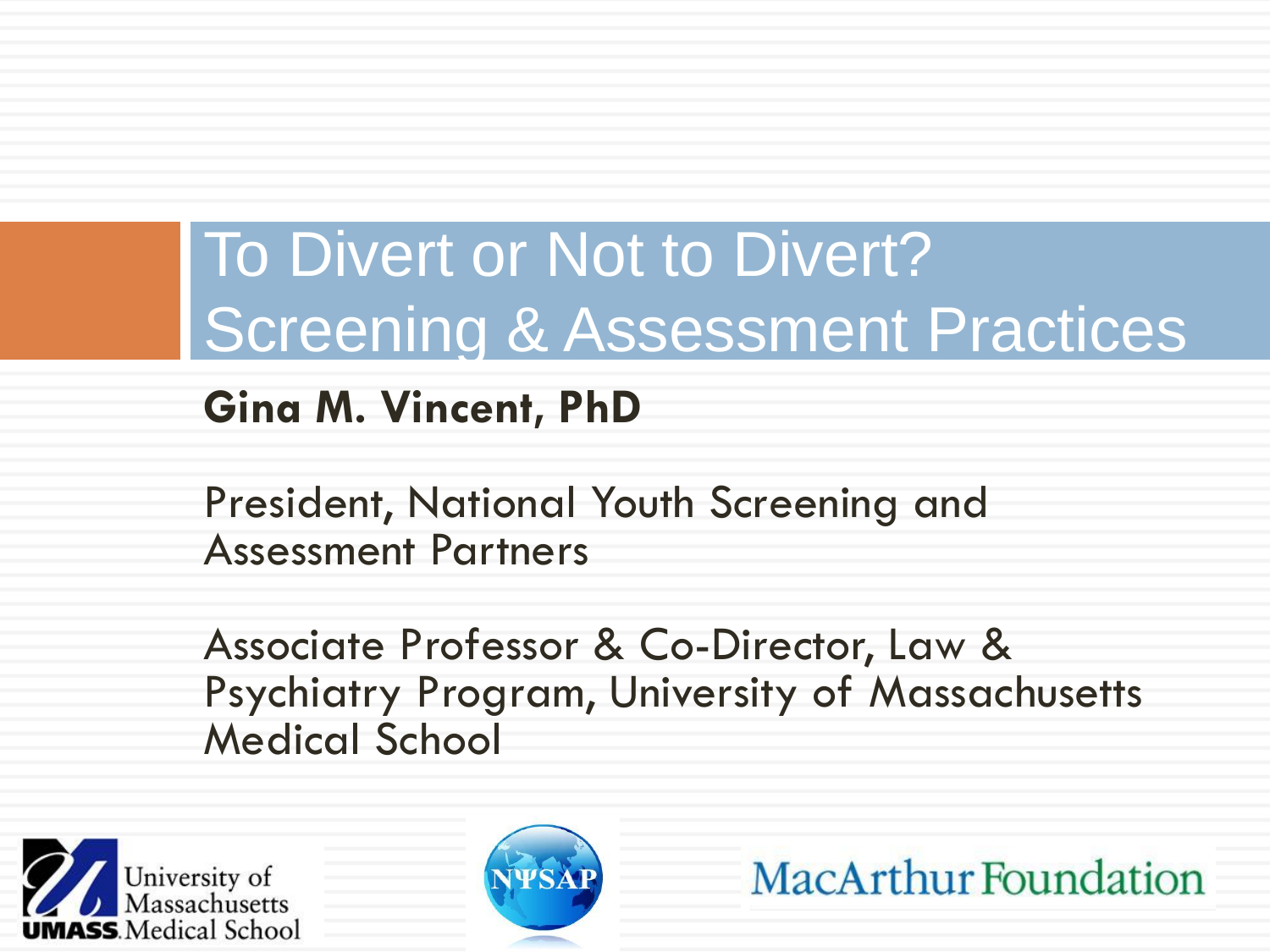# MacArthur Models for Change Juvenile Diversion Guidebook (2011)

### **Juvenile Diversion Guidebook**

**Prepared by the Models for Change Juvenile Diversion Workgroup** 

Center for Juvenile Justice Reform

National Center for Mental Health and Juvenile Justice

National Juvenile Defender **Center** 

National Youth Screening and Assessment Project

Robert F. Kennedy Children's Action Corps

**ModelsforChange**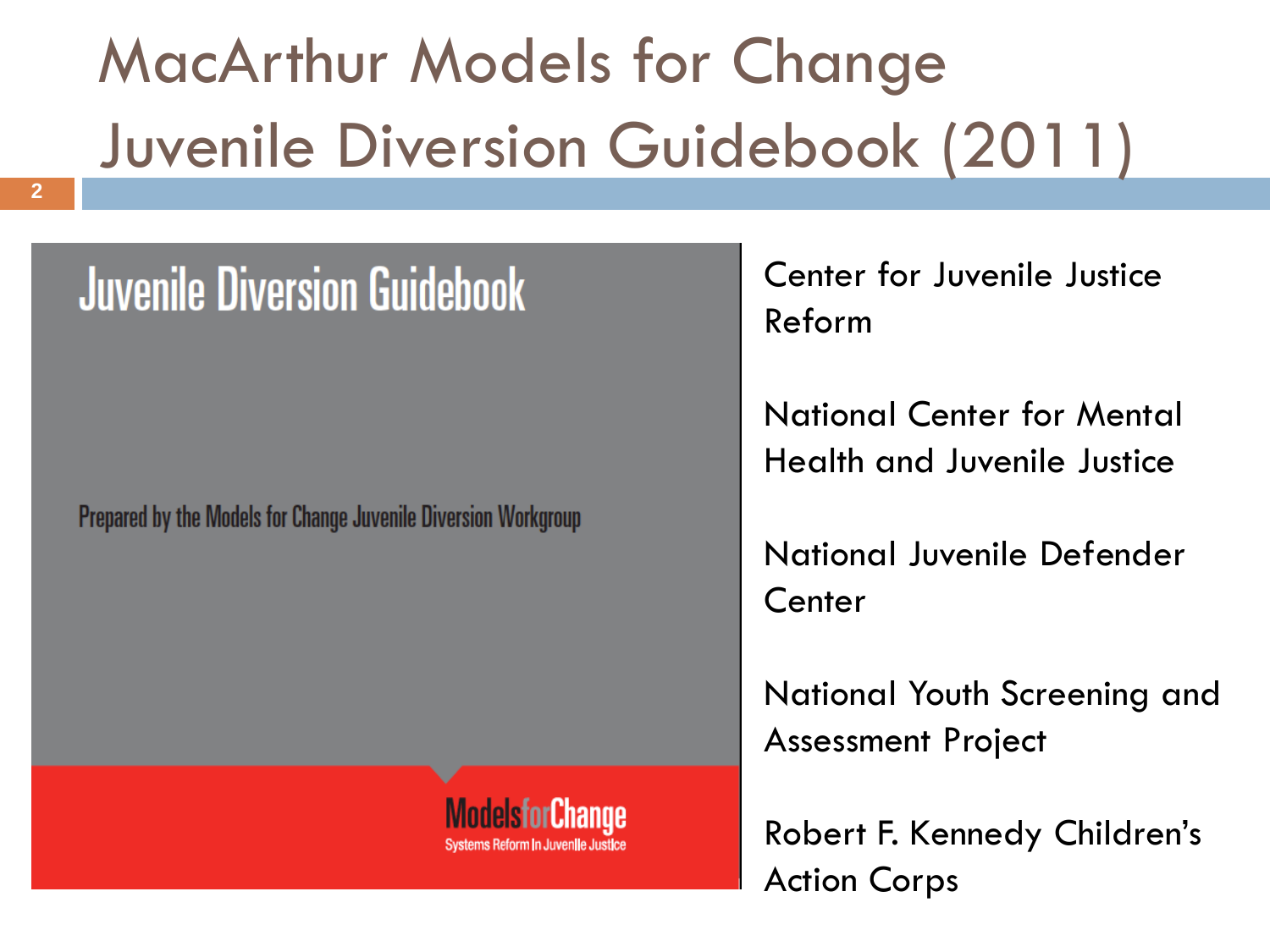## Research Evidence: Guiding Principles

**<u>E</u>** Punitive sanctions alone do not have a significant effect on re-offending (e.g., Gatti et al., 2009).

- Severity of the offense is **not** a strong indicator of the future pattern of offending (Mulvey et al., 2010) or treatment needs. But tested static and dynamic risk factors are.
- Most low-risk youth are unlikely to re-offend even if there is no intervention (Lipsey, 2009). But mixing them with high risk youth may make them worse.

**E** Most youth offending desists with maturation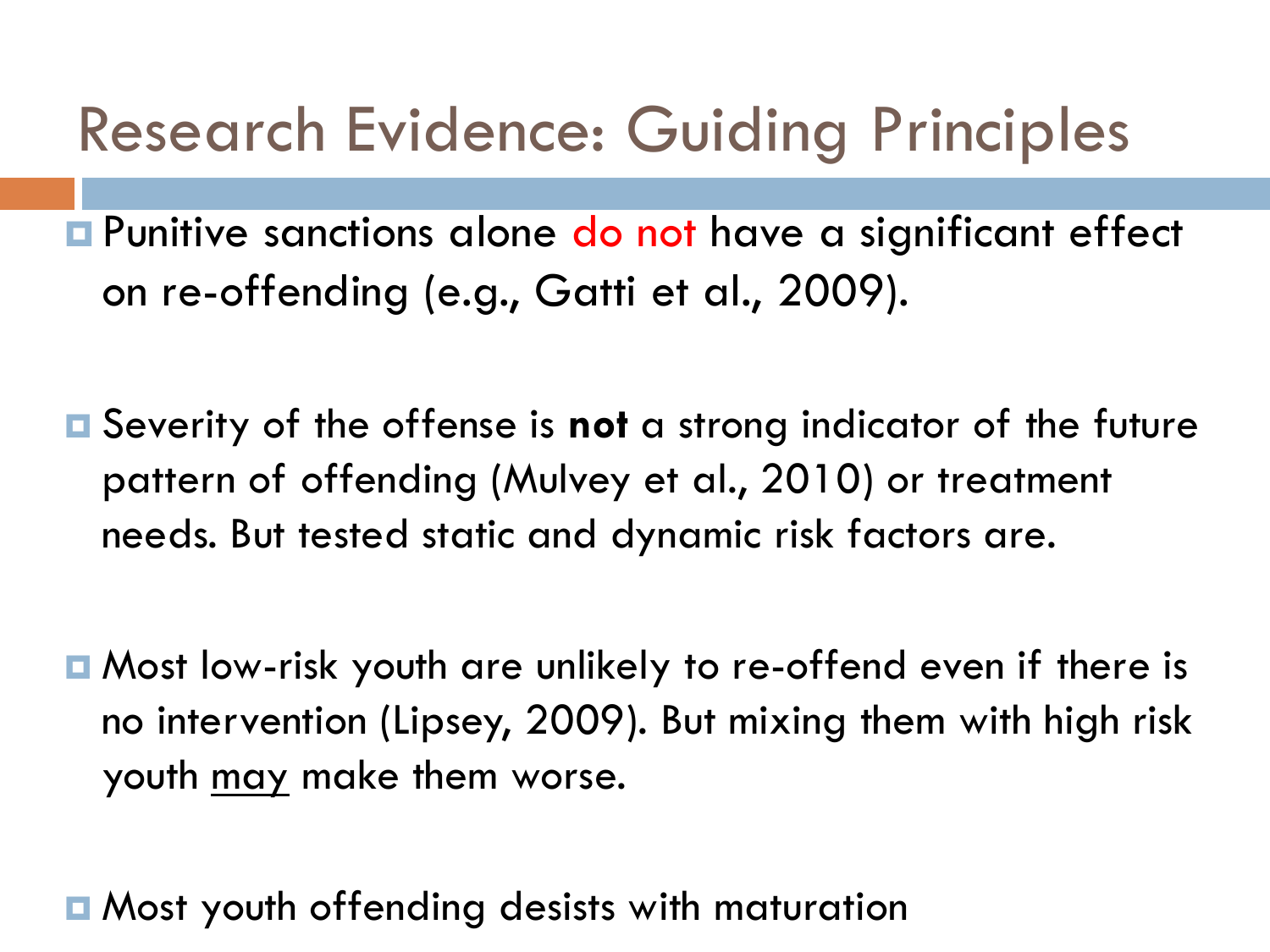# Goals of Diversion

- **4**
- $\Box$  Reduce the negative outcomes of a formal court record
- □ Avoid mixing high and low risk youth
- $\Box$  Provide youth with needed services without a court order
- $\Box$  Lighten court dockets so judges can spend more time on serious offenders
- **D** NOT net-widening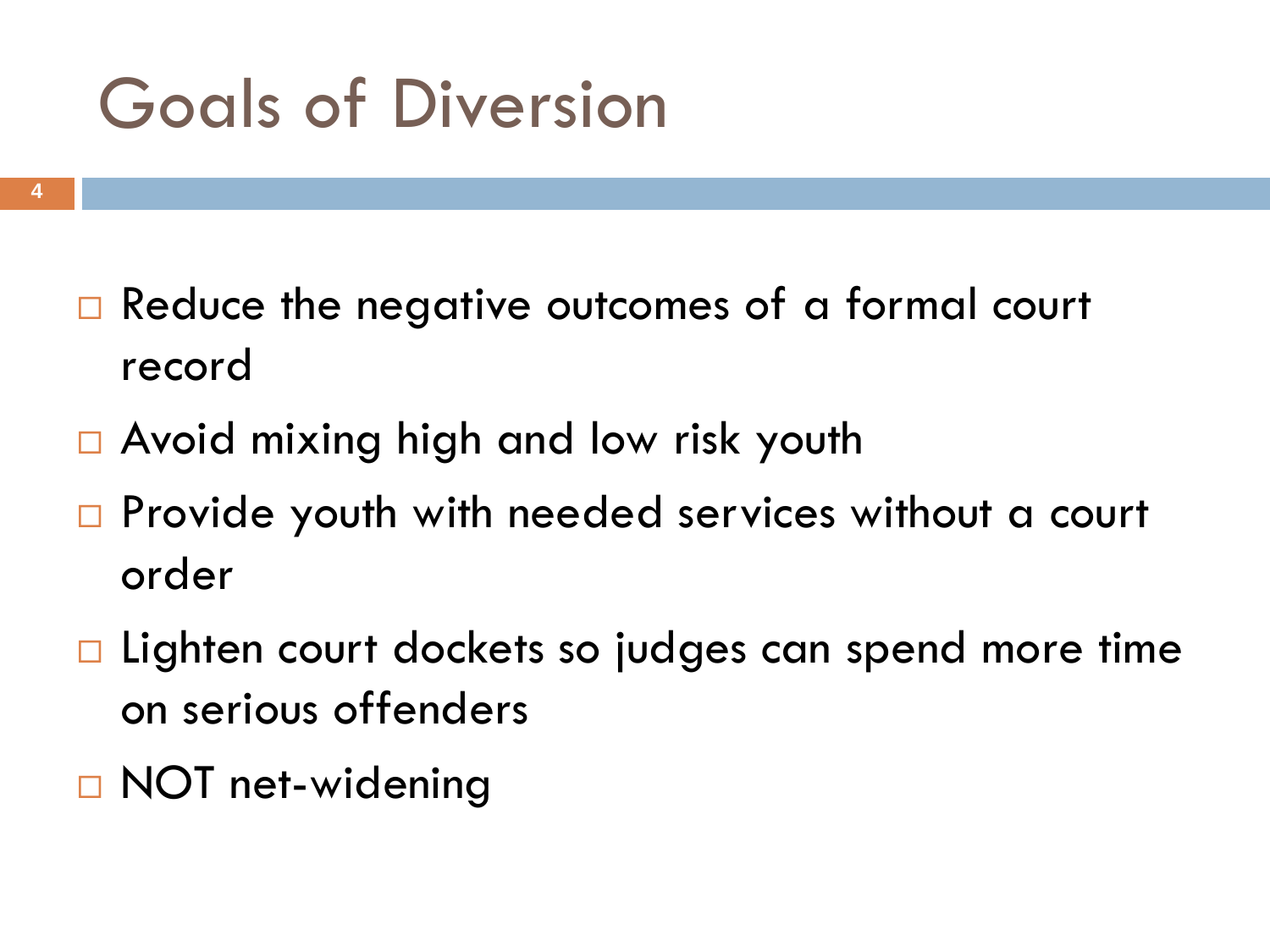

- **□ Referral & eligibility criteria**
- **□ Overview of screening & assessment concepts**
- **□ Risk assessment & who to divert**
- □ Behavioral health screening & divert to what
- **u** Implementation Issues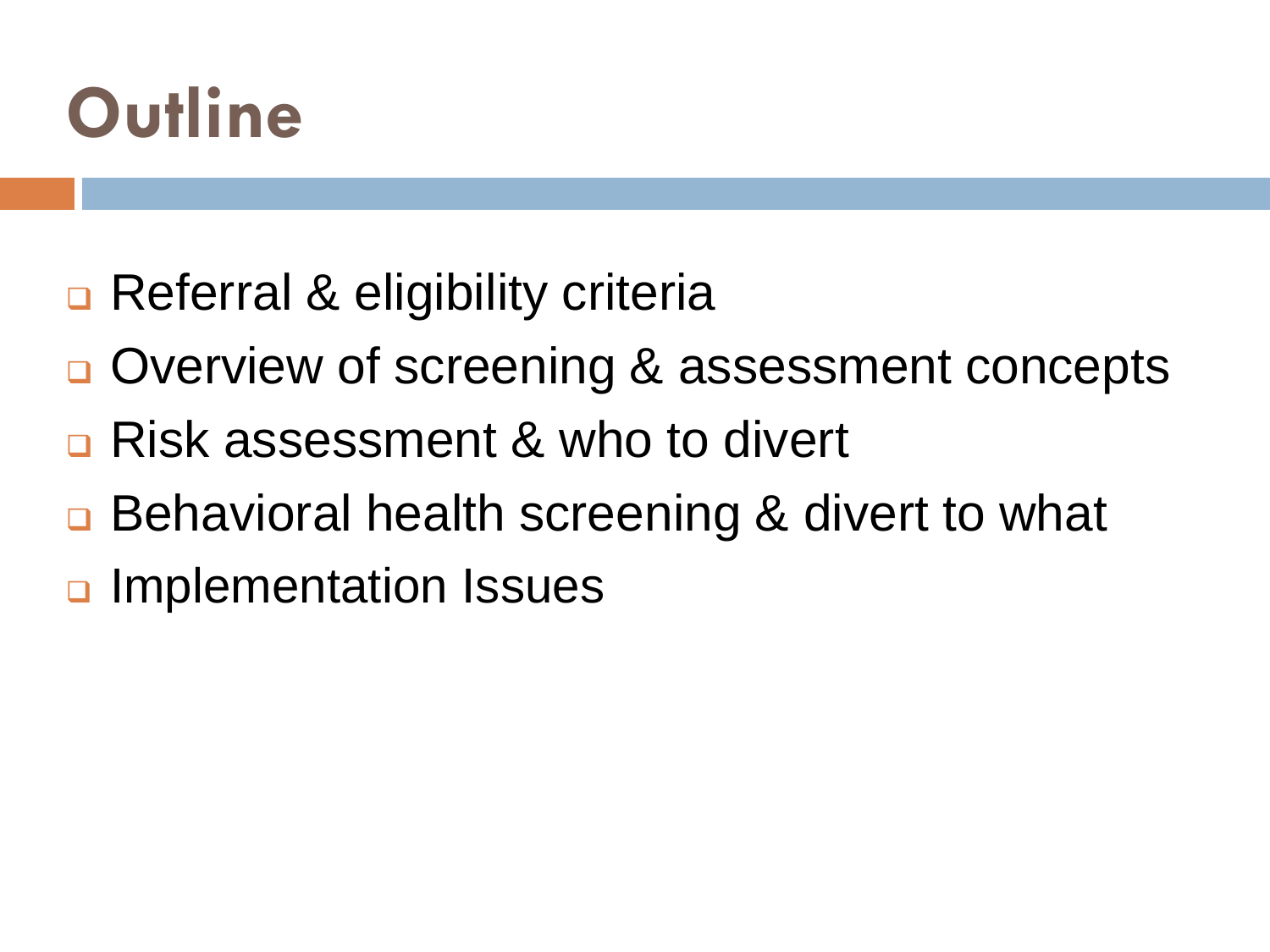# **Step 1: Establish Referral & Eligibility Criteria**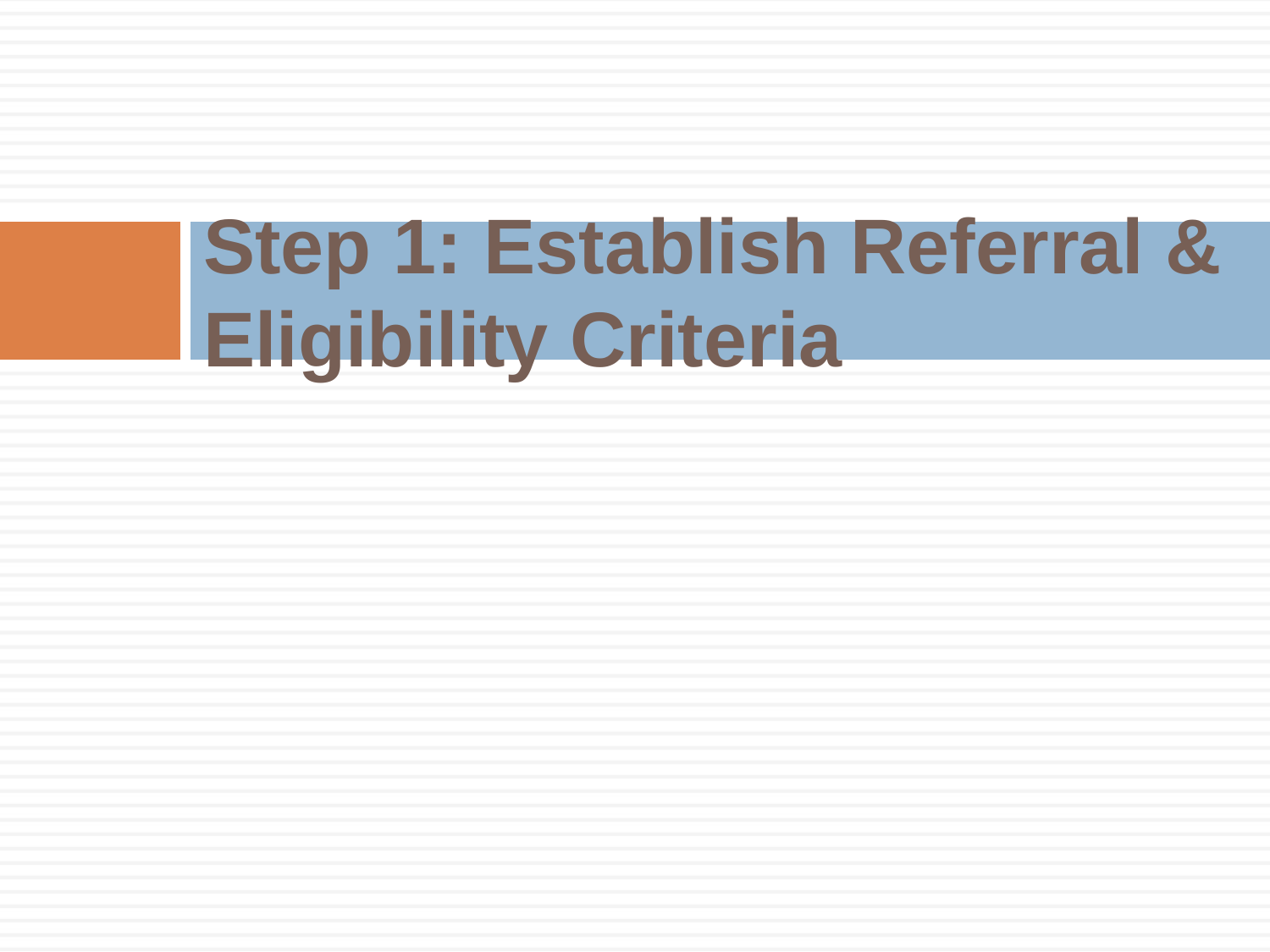# Referral & Eligibility

- $\Box$  Establish the process for referrals to diversion Must start with a determination of 'legal sufficiency'
- Determine the *initial eligibility criteria* & create written guidelines. Common criteria:
	- *Age*
	- *Type of offense*
	- *Number of prior offenses*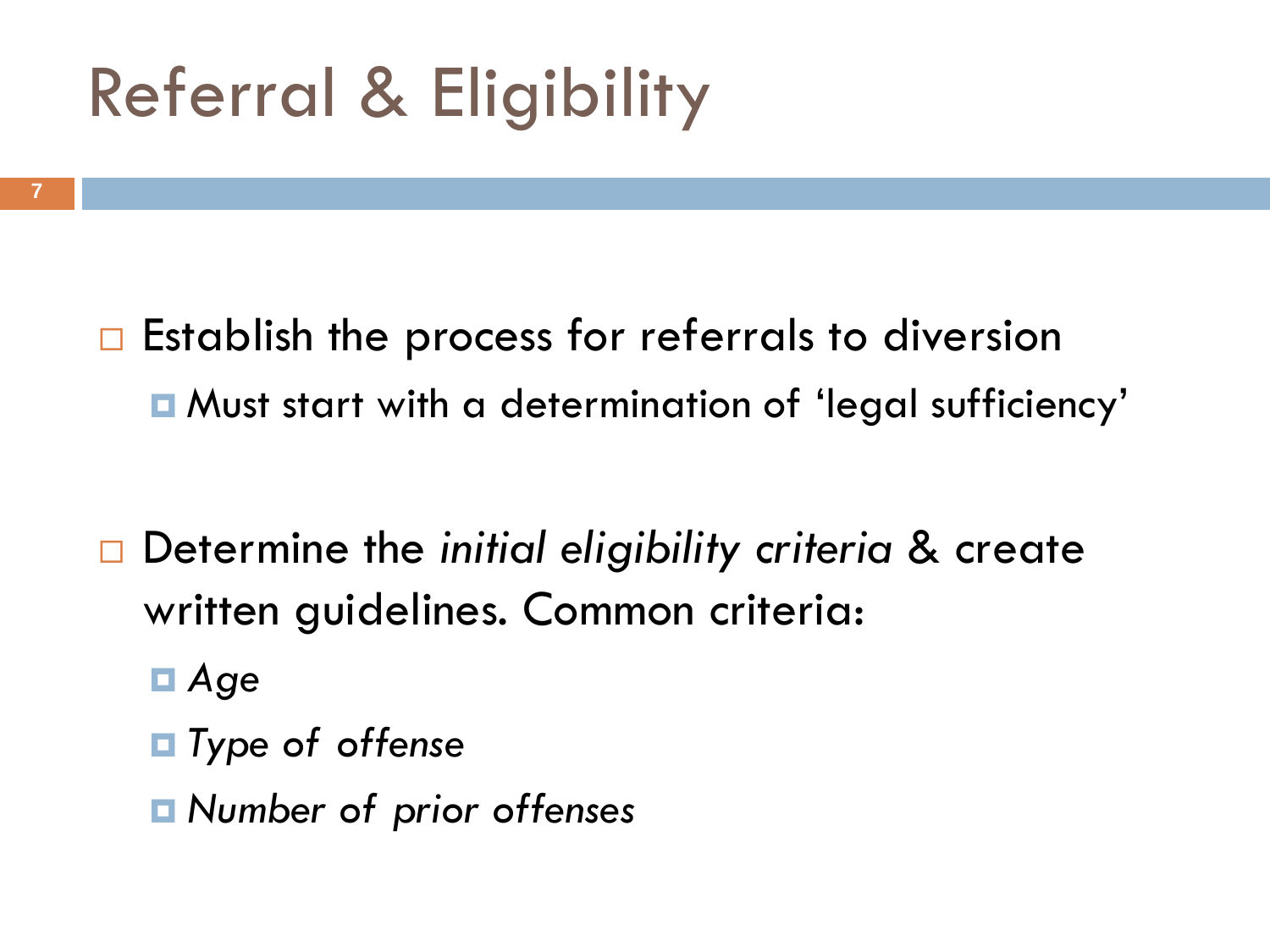# Common De-selection Criteria

#### □ Risk for re-offending

- **<u>n</u>** Utilize a risk screening or assessment tool
- De-select high risk youth? De-select moderate risk youth?
- □ Youth or caretaker decline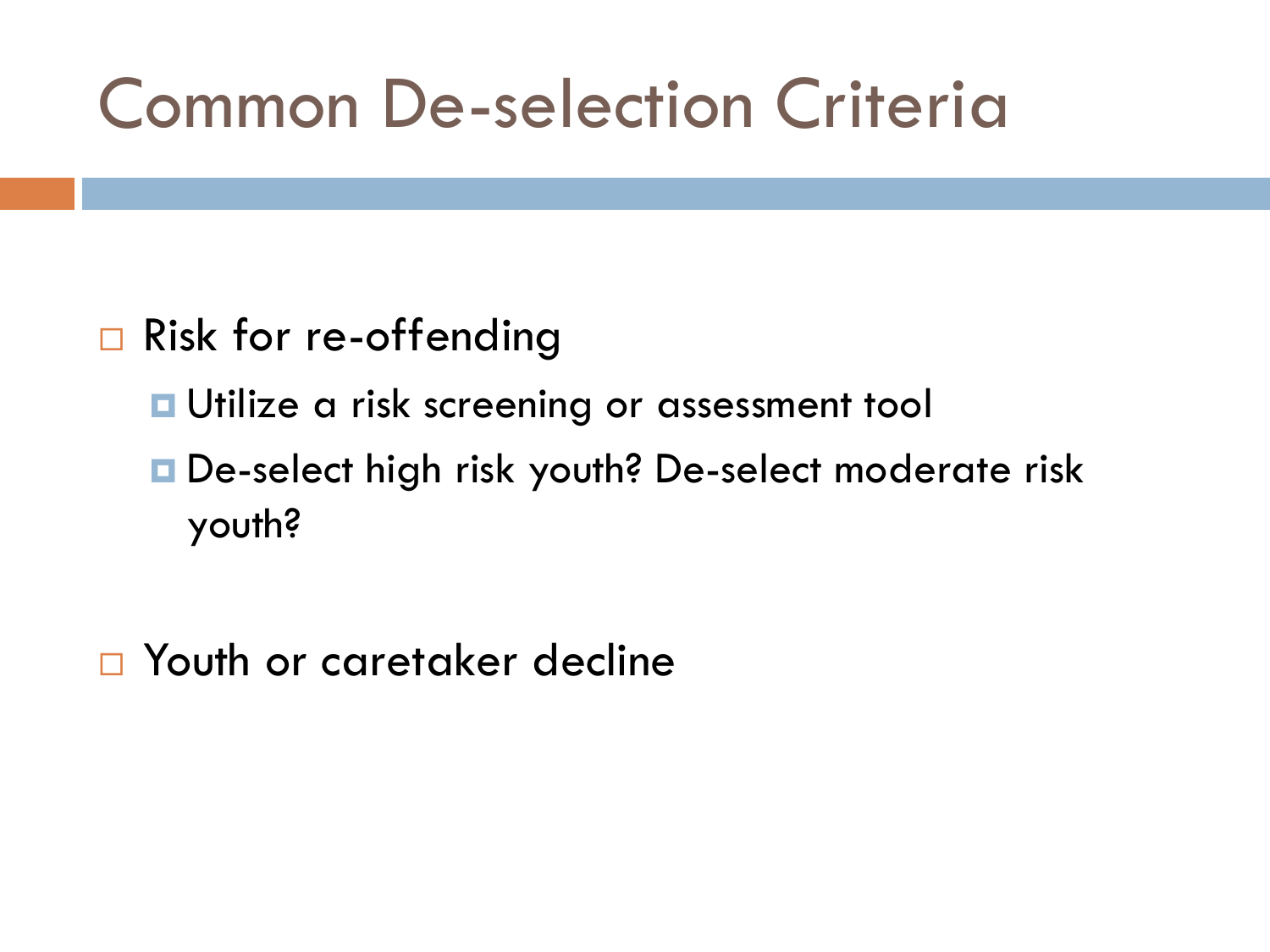# **Decision-Making Model for Diversion vs. Formal Processing (adapted from NCMHJJ)**

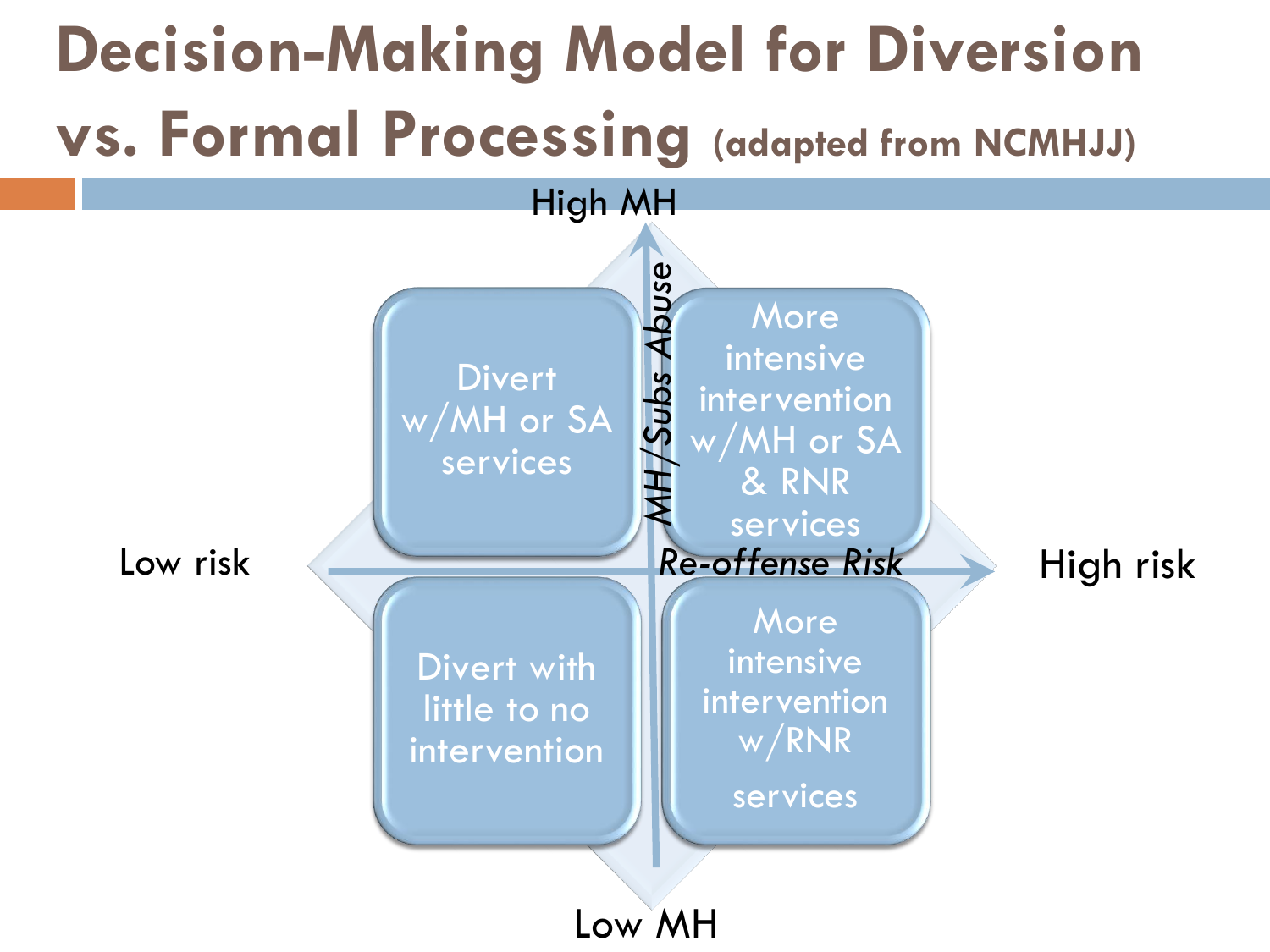# **Step 2: Incorporating Screening and/or Assessment**

Overview of Concepts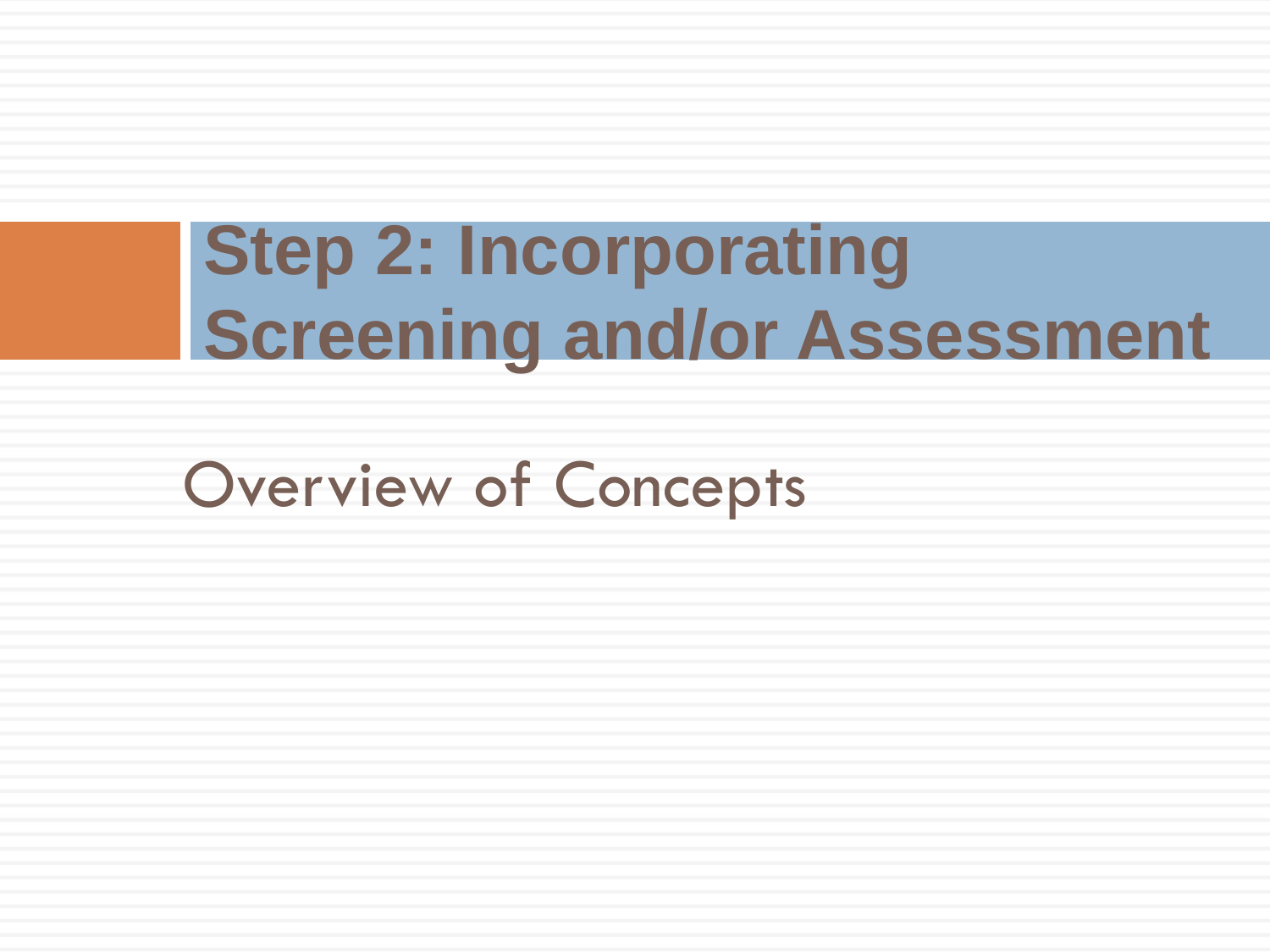# **Screening vs. Assessment**

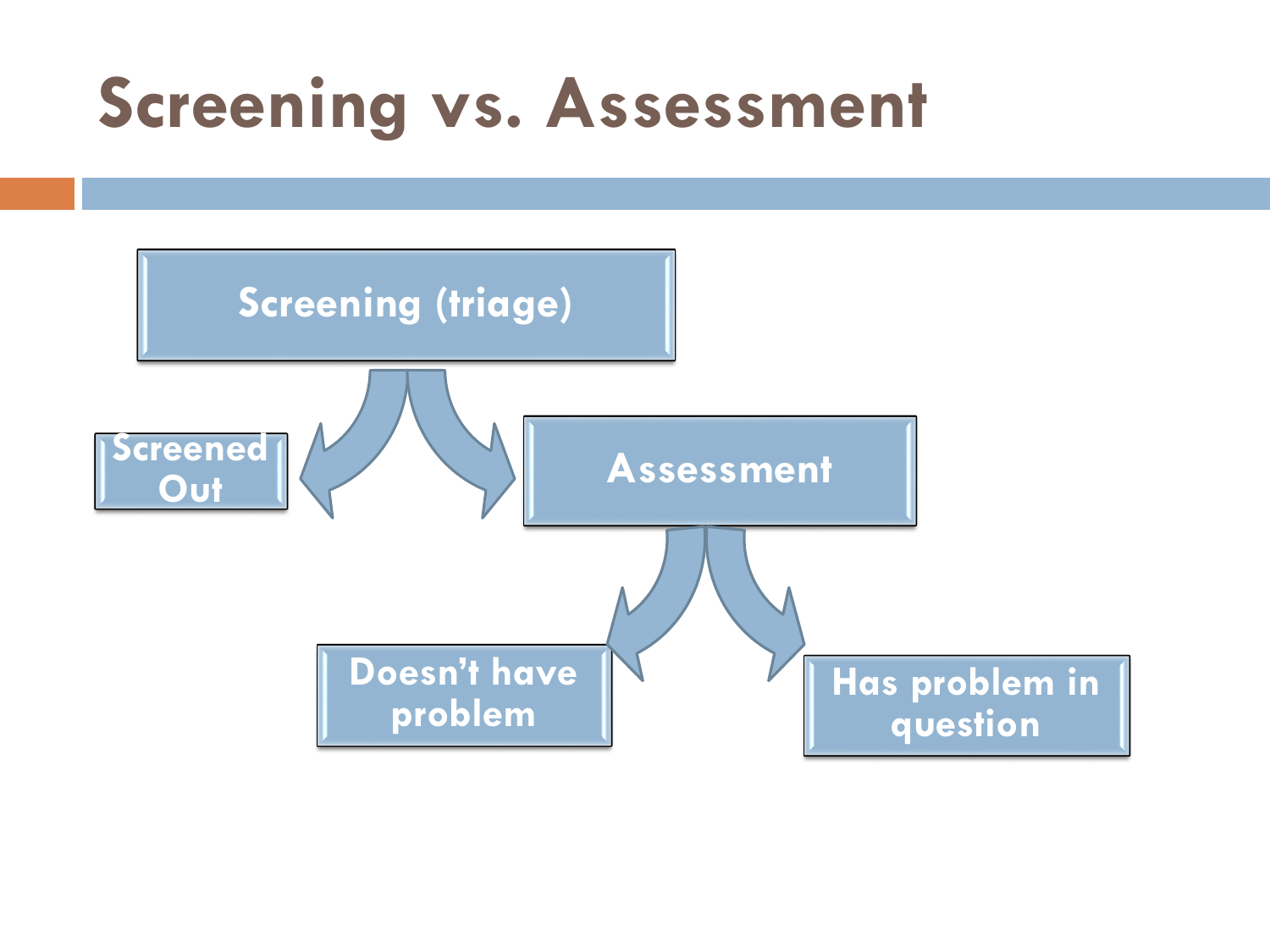

- □ Used with every youth that will be diverted at a front-end diversion decision point
- □ Identifies youth who might have the characteristic in question (e.g., mental health disorder)
- *Sorts youth into two categories*, ...
	- $\Box$  Very unlikely to have behavioral health needs
	- A smaller group that might have behavioral health needs, so....assess

In the context of risk, screening will provide a cursory risk level without explanation about what is driving the youth's offending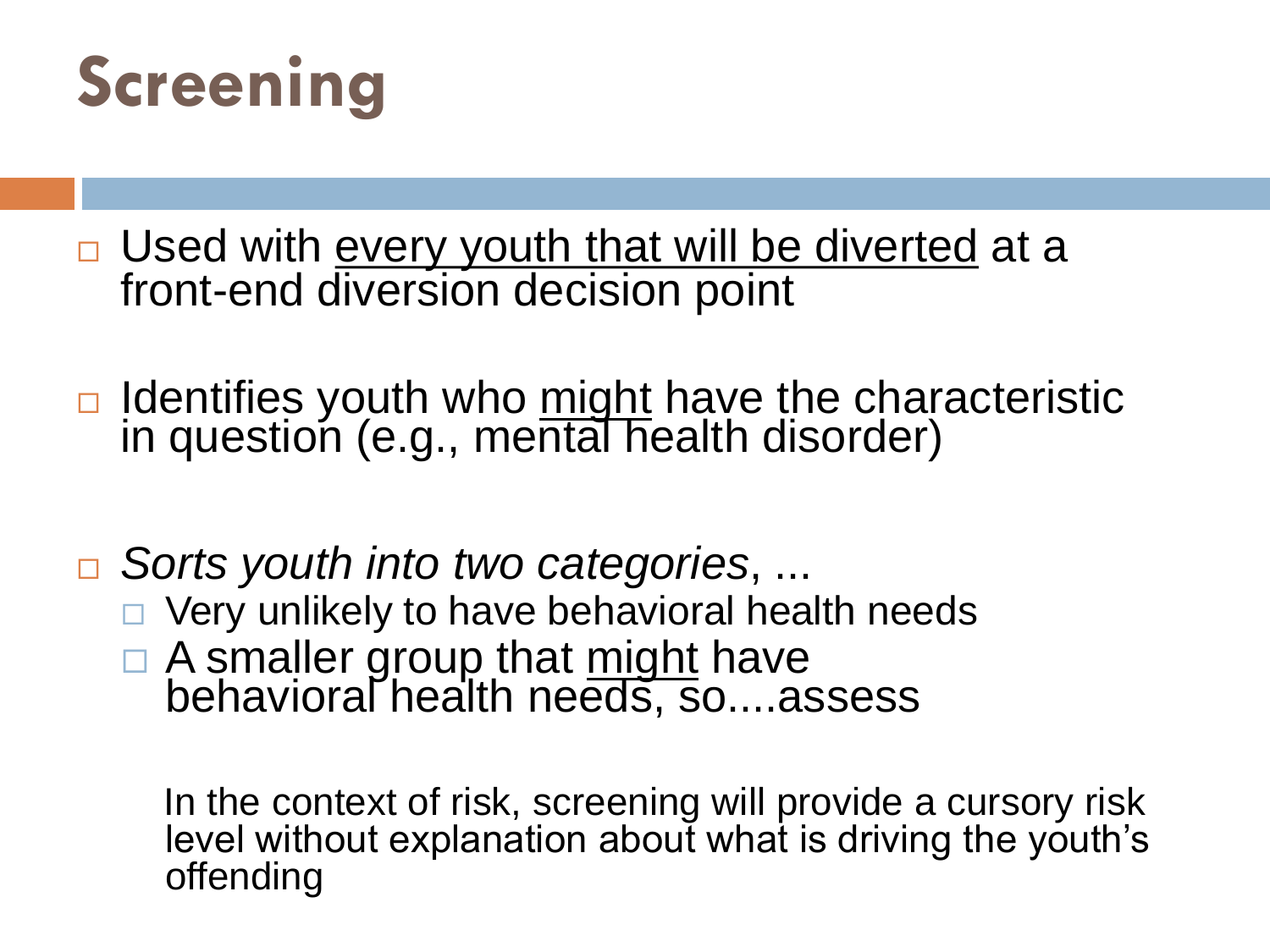## **Assessment**

- □ Follow-up on youth "screened in," to make decisions about individualized need for interventions like…
	- Mental Health Treatment
	- **<u>n</u>** Substance Abuse Treatment
- **□ Assessments are used for diversion, service** delivery and treatment planning – postdisposition, custody settings, aftercare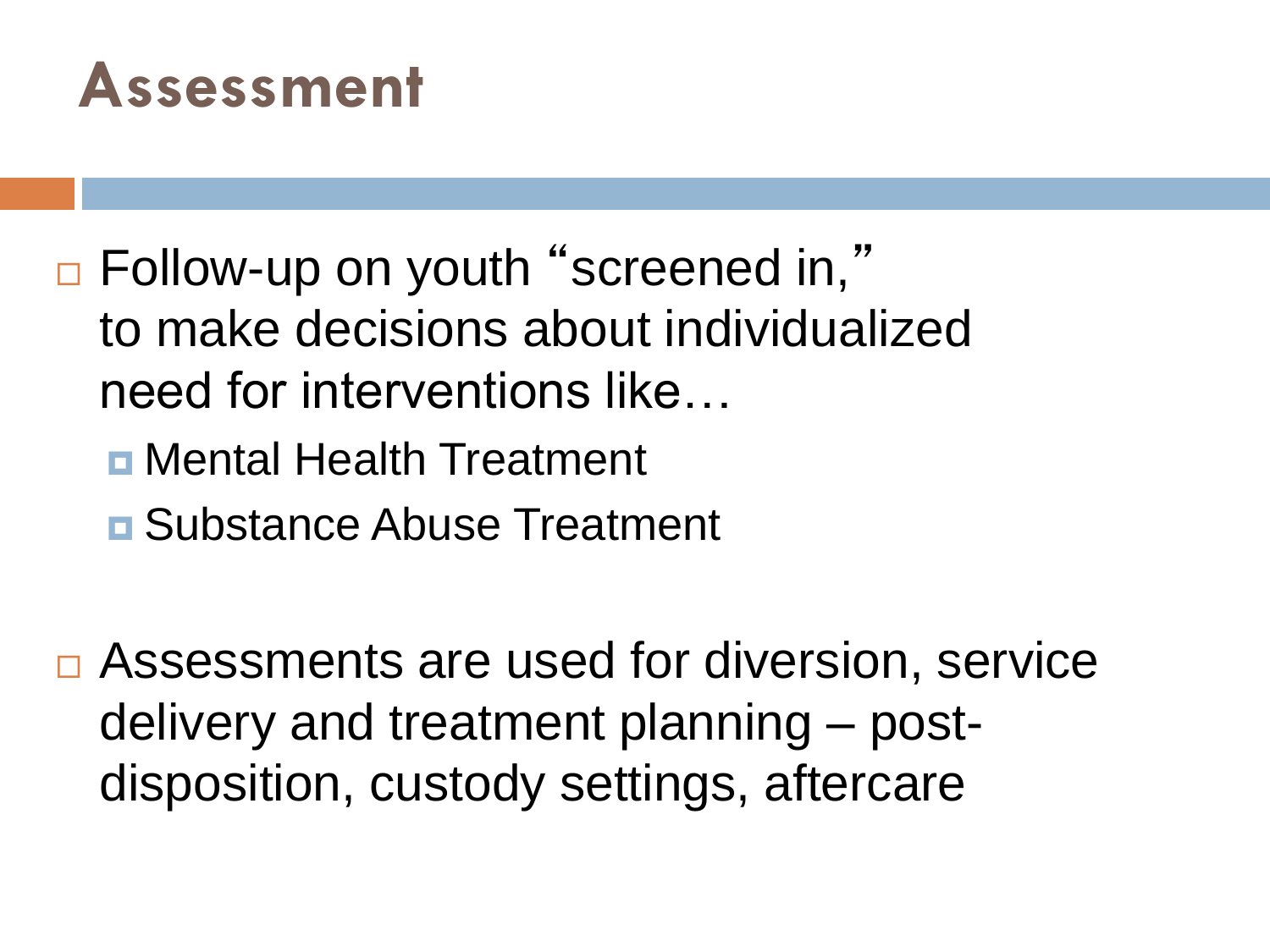## **Why the Screen**  $\longrightarrow$  **Assess Strategy Is Financially Responsible**

### *Assessment Tools*

- **E** Are more comprehensive, taking more time
- **Typically require specialized training**
- **<u>n</u>** Usually cannot afford to give to every youth

### *Screening Tools*

- **Brief (e.g., 10 minutes)**
- Capable of being given by general JJ staff
- **<u>n</u>** Fit well into a routine intake process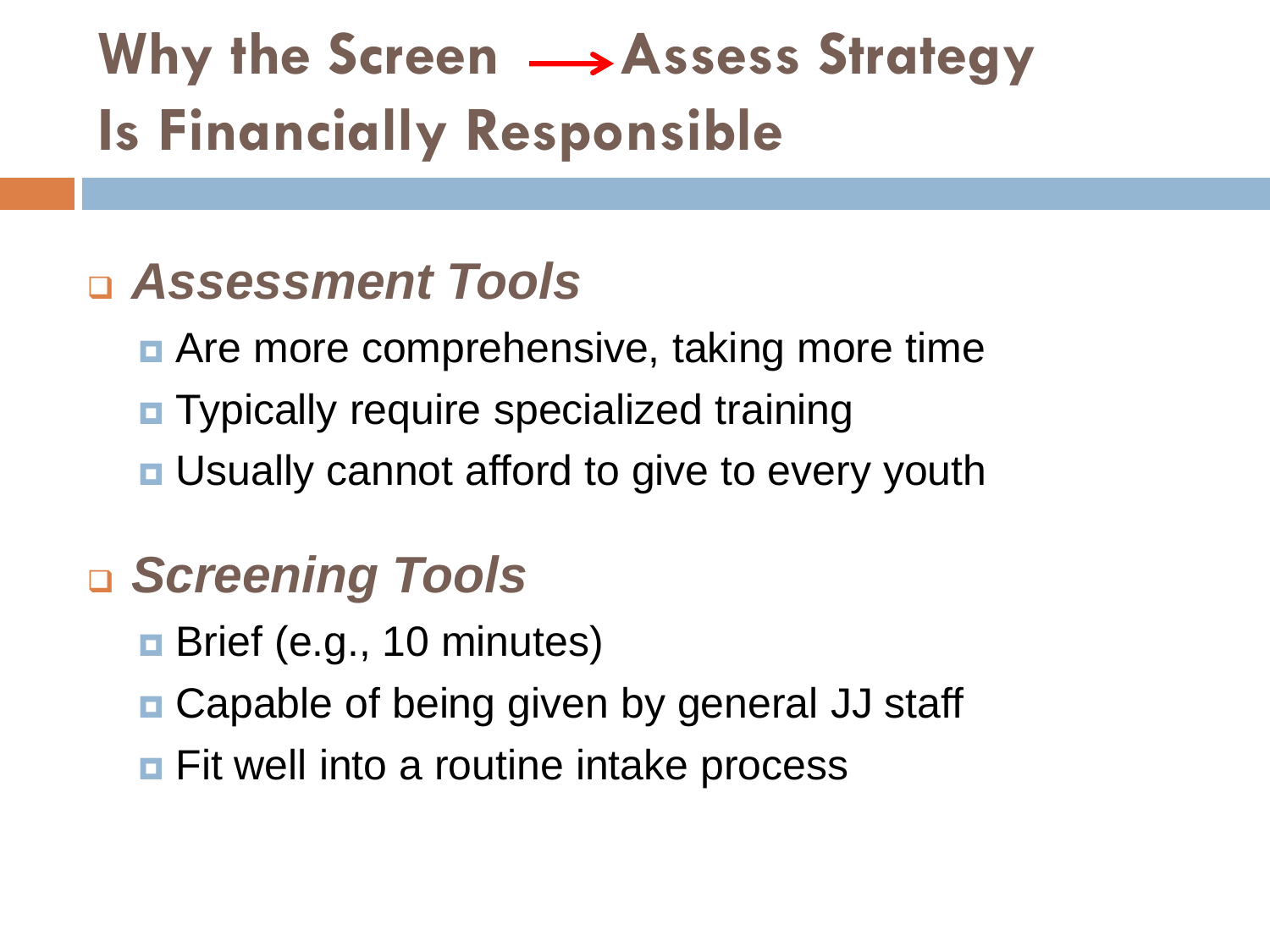### **How Screening and Assessment are Conducted**

**□ Must be performed with standardized tools** 

- "Standardized:" Structured and manualized
	- Same data collected in every case
	- **Always collected in exactly the same way**
- □ Tools must be "evidence-based"
	- **n** "Reliable:" Evidence they produce dependable scores
	- "Valid:" Evidence that they measure what they claim (For risk – refers to evidence that it '*predicts*' reoffending)
	- **□** Relevant
	- **<u>n</u>** Feasible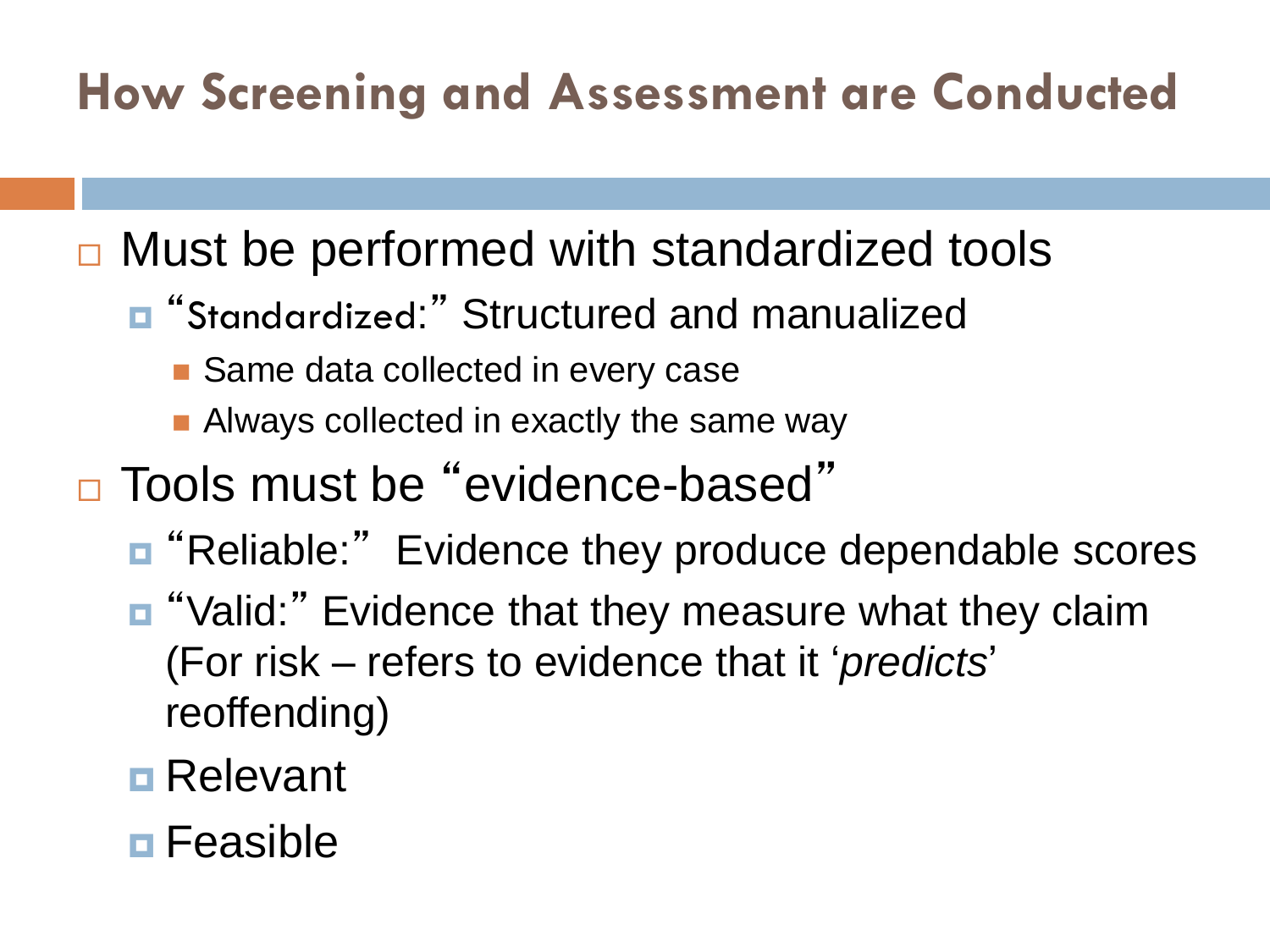## **Questions Guided By Screening or Assessment**

### **Who to divert or Who to deselect?**

Identify *risk of harm* to others or risk of reoffending (risk screening)

**n** Note: Not the same as a detention risk tool

### **Divert to what?**

**■Identifying need for…** 

- *mental health* services
- *substance use* services
- *family/school/community* interventions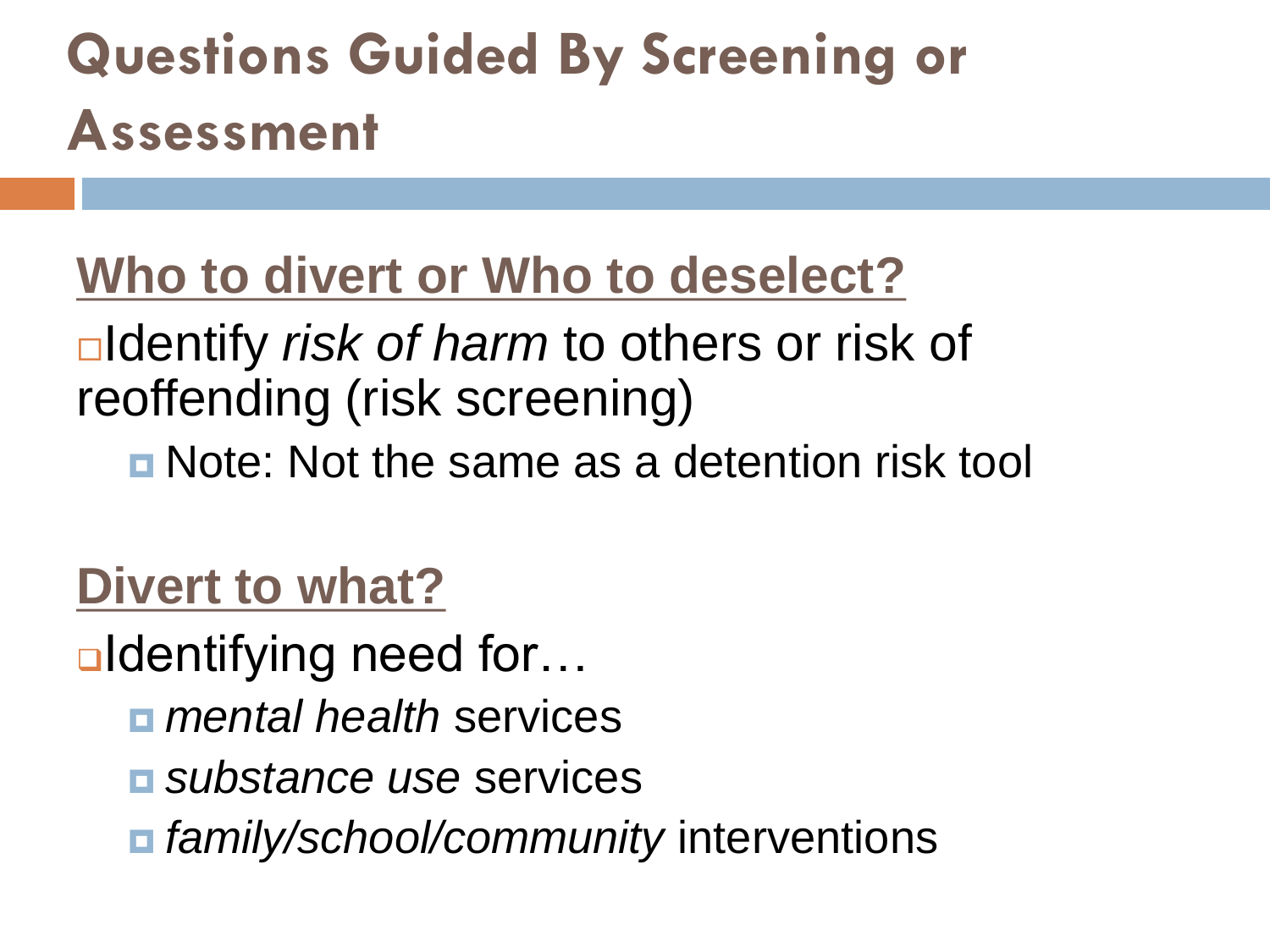# **Who To Divert?**

## Risk Screening or Assessment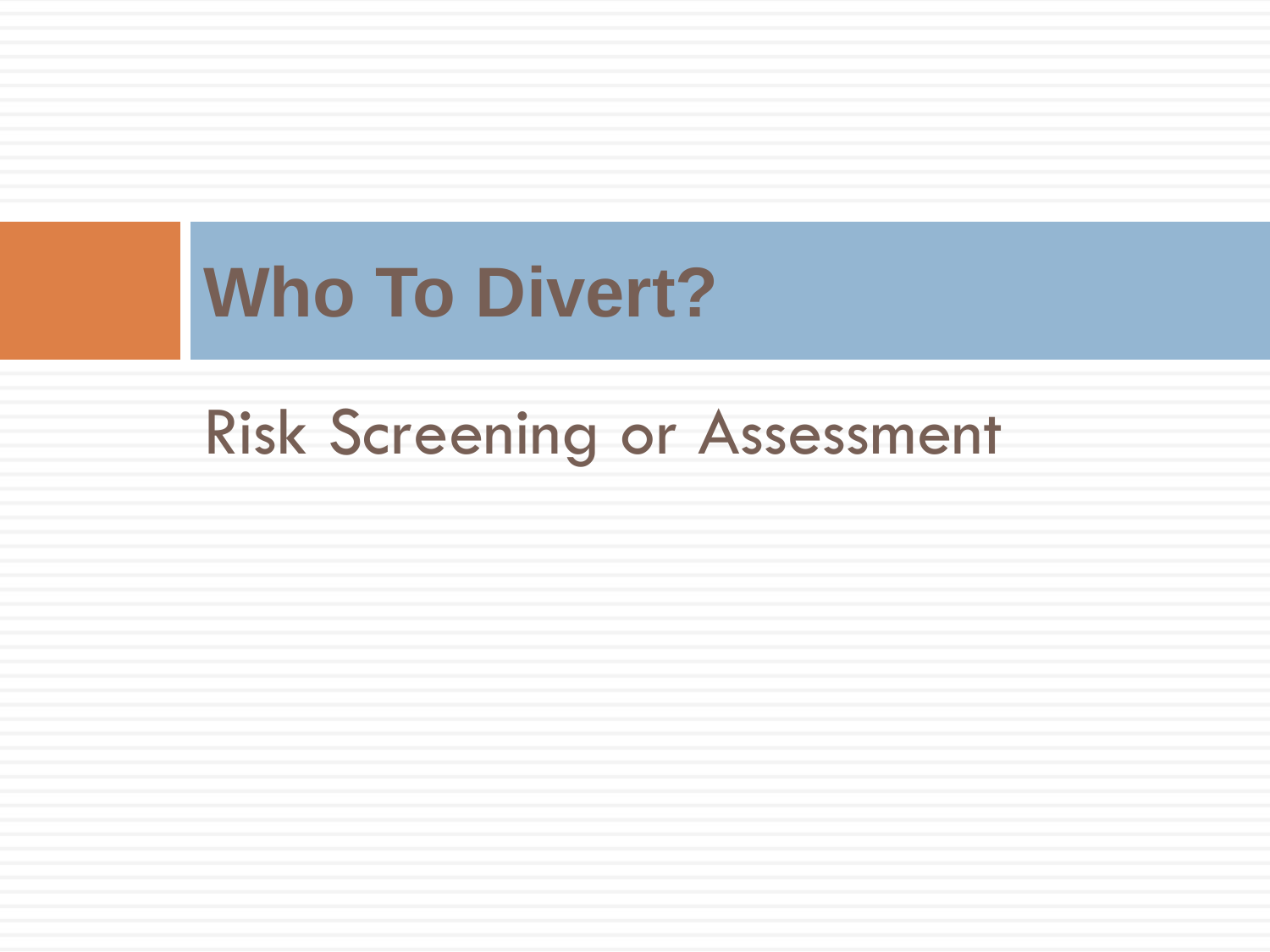# **Risk Assessment**

■ Risk = for serious delinquent offending or violence

- **Brief Risk Assessment (screen)**: Instrument developed to help answer the question: "Is this youth at relatively low or relatively high risk for reoffending or engaging in violent behavior?"
- **Comprehensive Risk Assessment (risk-needs assessment)**: also identify what is most likely to be driving the youth's risk for reoffending **"criminogenic needs"**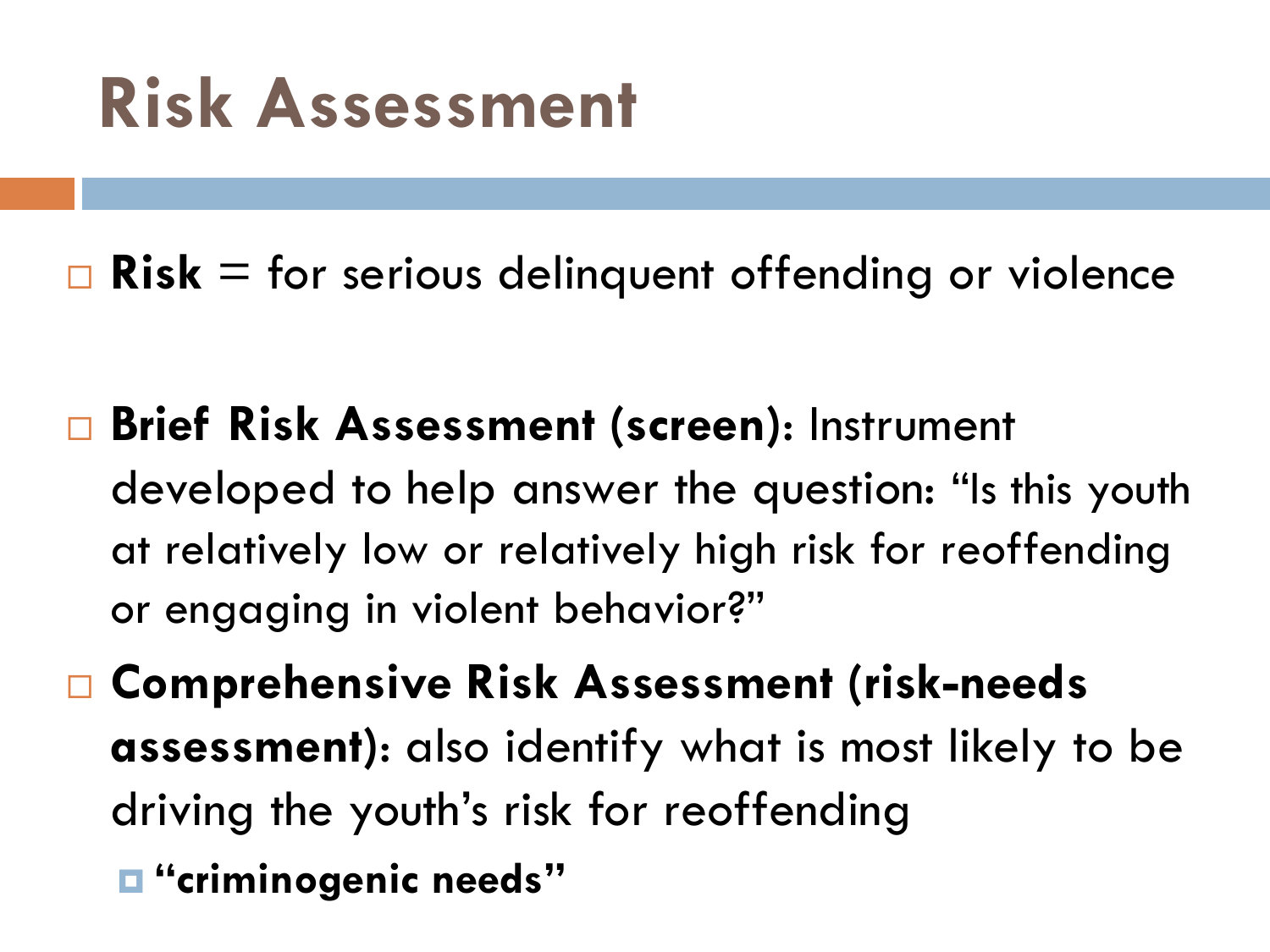## **Risk Assessment Comes in Different Forms**

- □ Different purposes and different decision-points where it is used…..
	- **Diversion eligibility**
	- **Appropriateness for pre-trial detention**
	- Dispositional and case planning/treatment needs
	- Release/re-entry
- □ "Off-the-shelf" vs. "home-grown"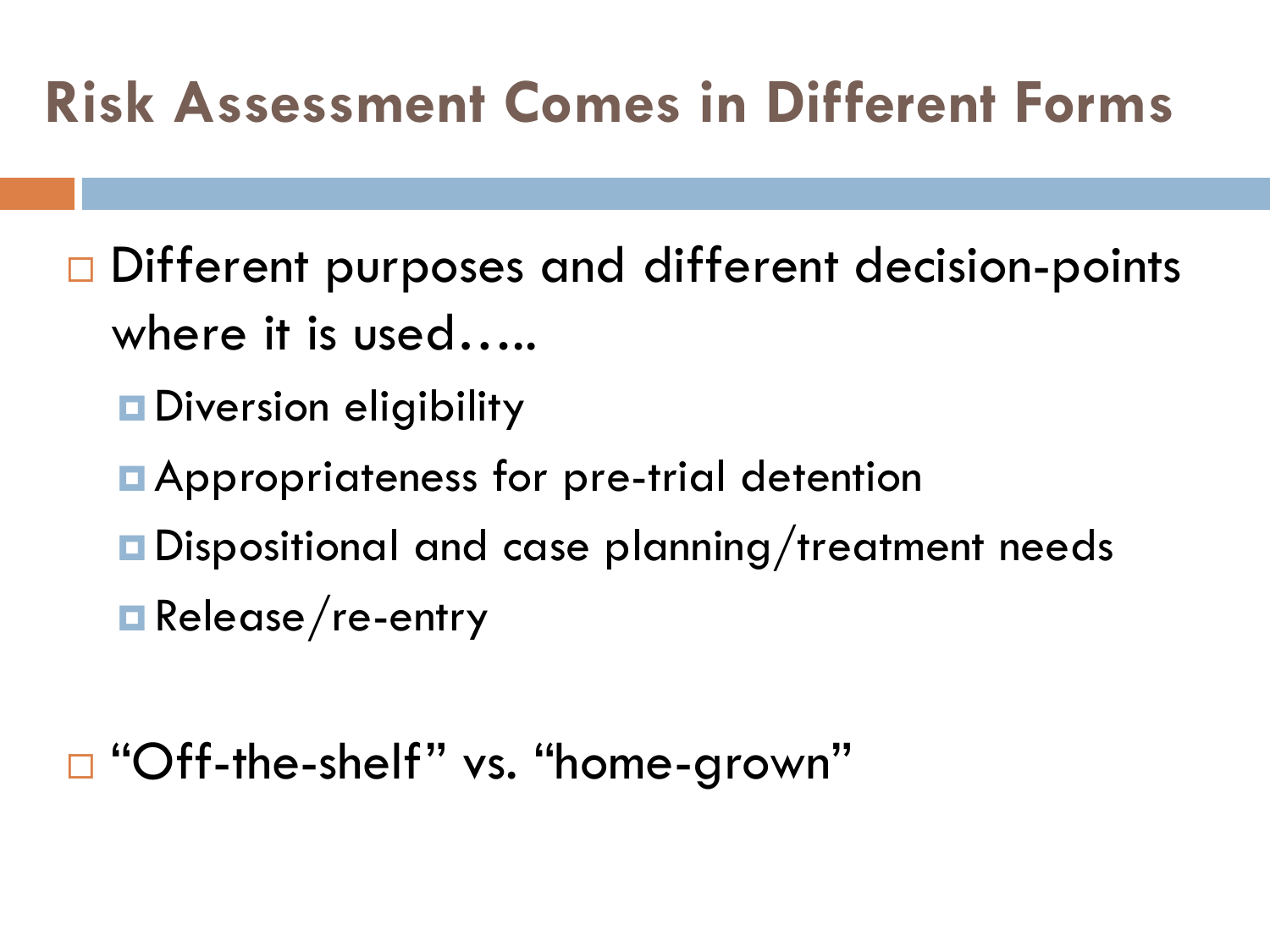# **What is a Risk Factor?**

□ Anything that increases the likelihood of reoffending. Two types:

- **Static Risk Factors**  do not change
- **Dynamic Risk Factors** (Criminogenic Needs) can change; targets for intervention; rarely included in brief risk tools
	- **Antisocial attitudes/orientation**
	- **Disruptive behavior problems/Personality traits**
	- **Family dynamics/parenting**
	- **Substance abuse**
	- **Poor school achievement**
	- **Negative peer associations**

□ Risk is not synonymous with offense severity or criminal history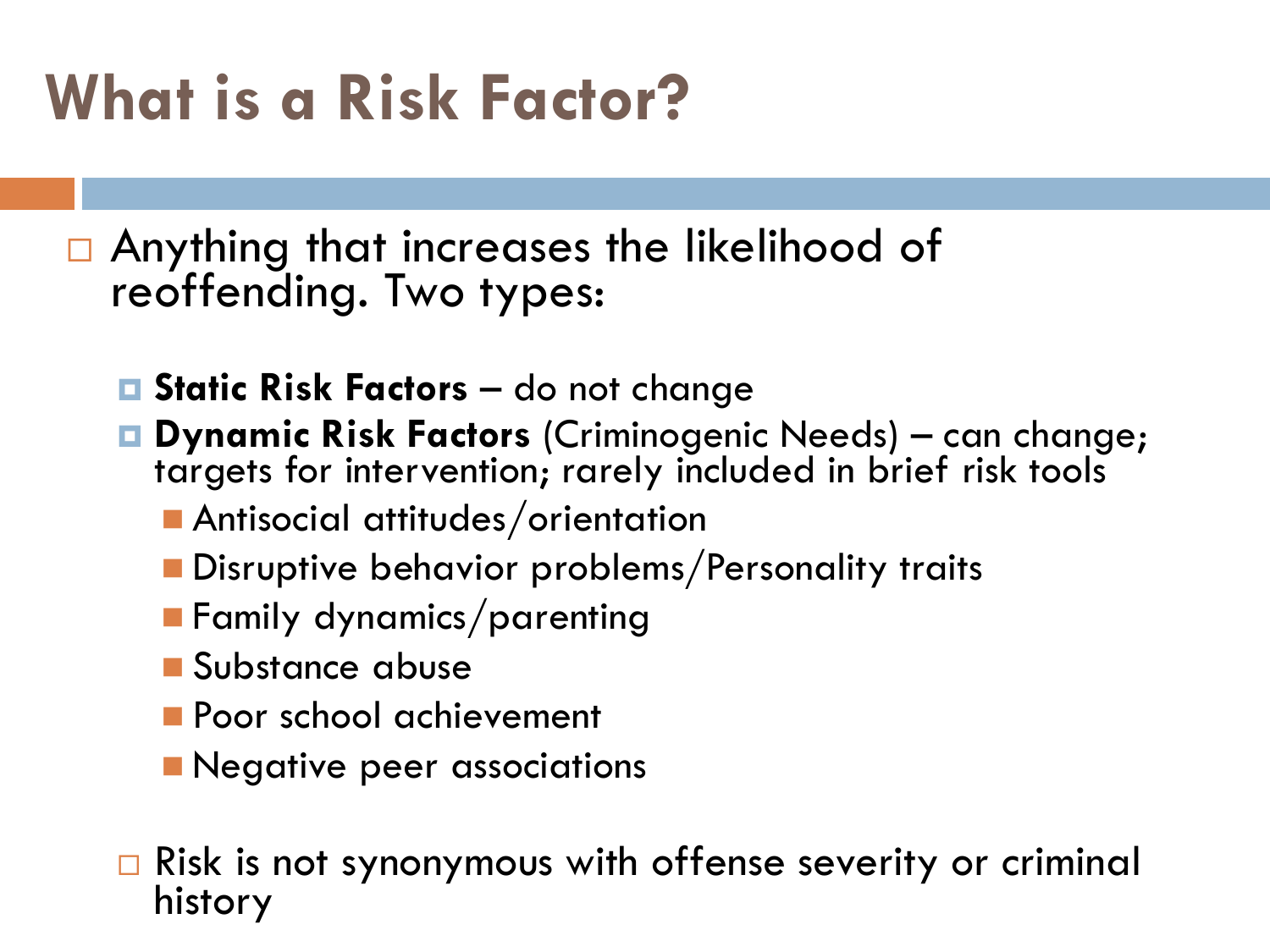# **Meaning of 'Risk'**

### **Low risk**:

- Have few relevant risk factors present, or
- **Require minimal or no intervention in order to decrease** likelihood of reoffending

### **High risk**:

- $\blacksquare$  Higher likelihood than their peers of engaging in continued offending or violence
- Has many risk factors associated with their delinquency
- **Require more intensive intervention in order to decrease** likelihood of reoffending

### **Moderate risk**:

■ Who are neither high nor low risk as described above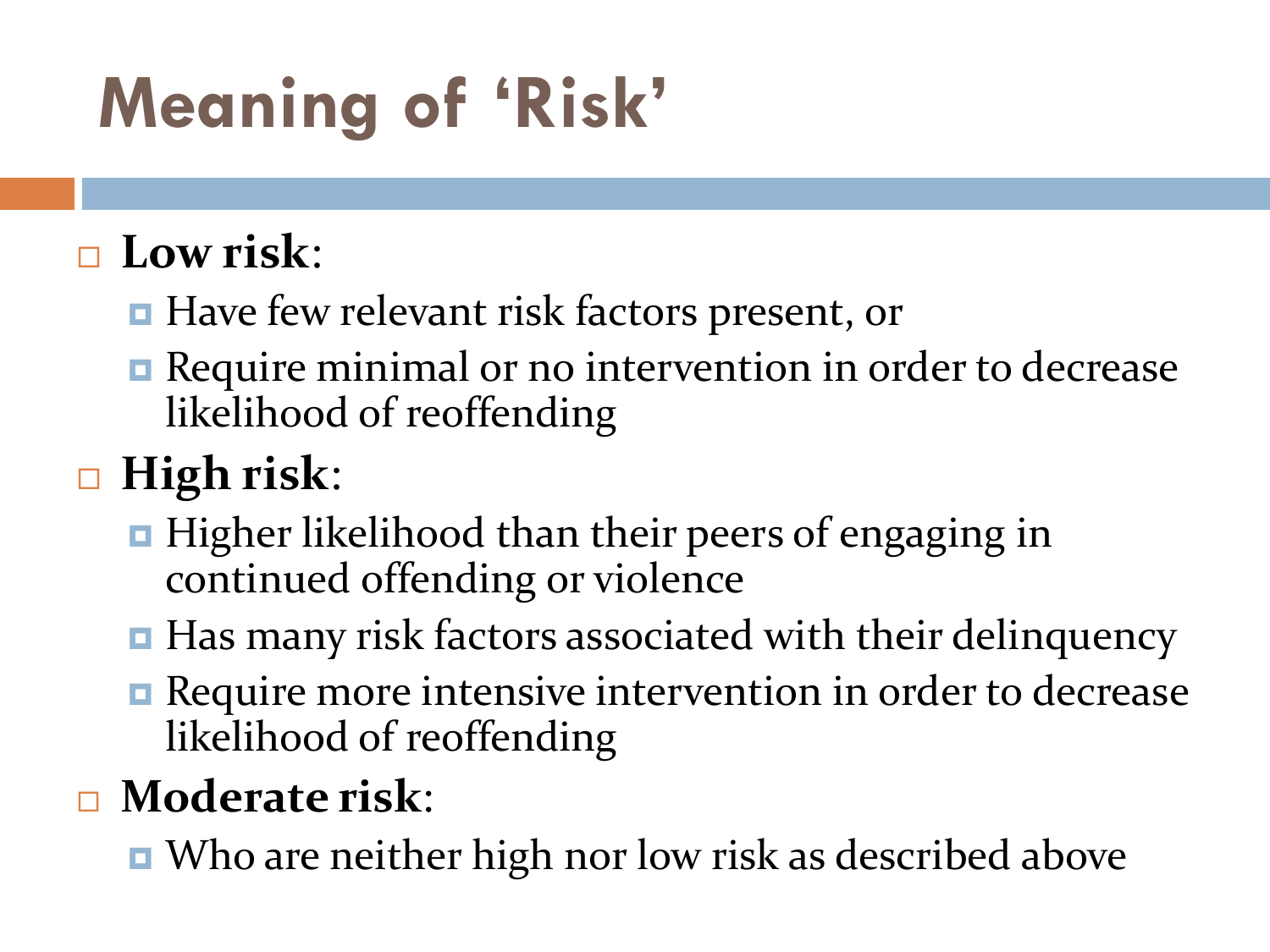# **Risk-Need-Responsivity Model (Andrews & Bonta, 2003; 2010)**

#### *Risk Principle*

**Highest risk offenders should receive the most intensive** monitoring and service delivery to reduce risk of reoffending

#### *Need Principle*

 $\blacksquare$  Target the dynamic/changeable risk factors that are linked to theoretically amenable to intervention and known to influence reoffending

#### *Responsivity Principle*

**Interventions need to consider the specific individual** characteristics that can affect response to intervention (learning style, motivation, mental health)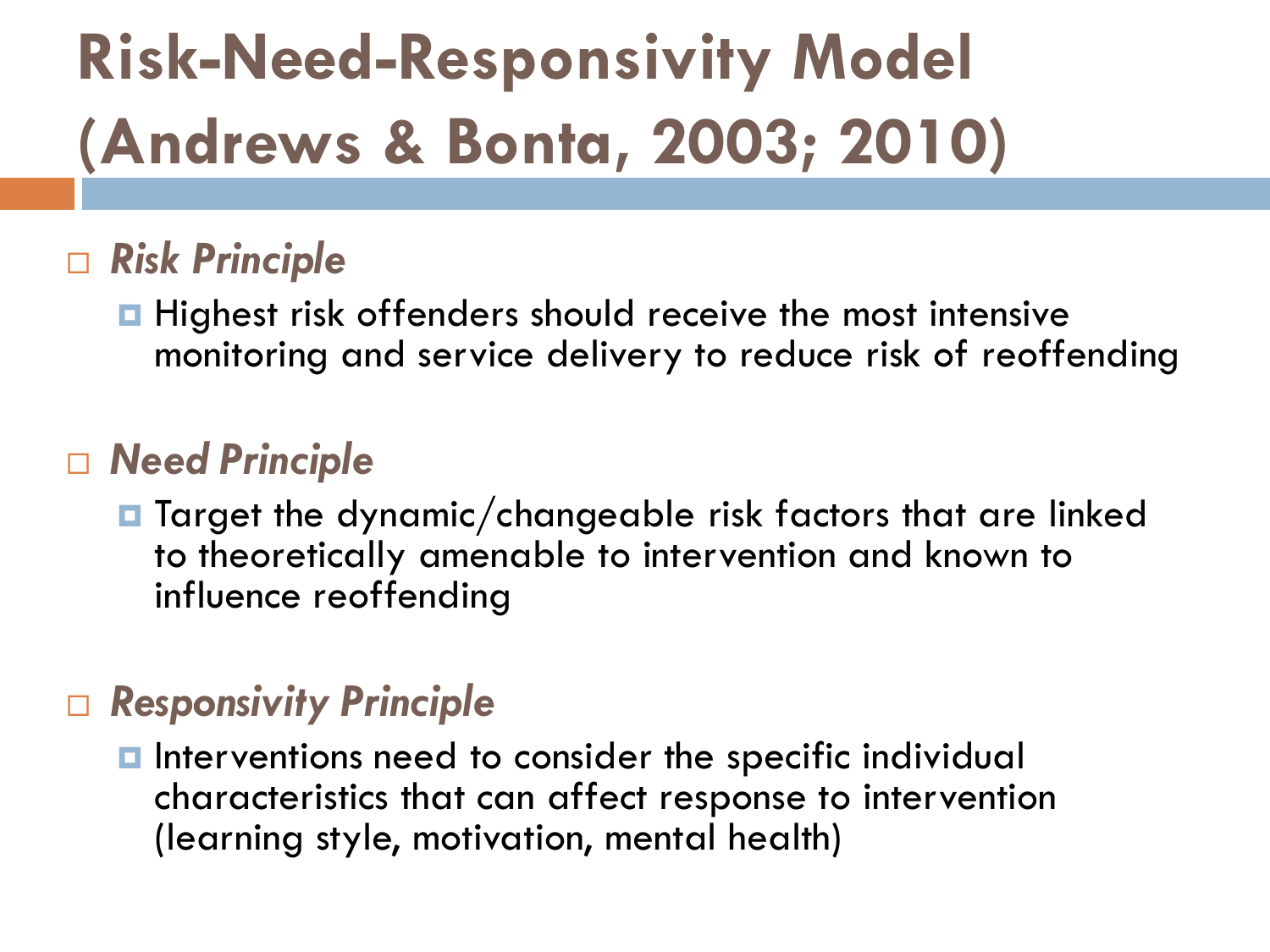## **Considerations**

- 1. Establish youth has met initial eligibility criteria
- 2. If yes, conduct a brief risk screen or a risk assessment. Which one depends on
	- **<u>n</u>** Staff resources
	- **Protection of information/self-incrimination**
	- Whether diversion program addresses criminogenic needs
- 3. Develop a decision-rule
	- $\blacksquare$  E.g., "low" or "moderate" risk = appropriate to divert
	- **If diverted, conduct further behavioral health screening**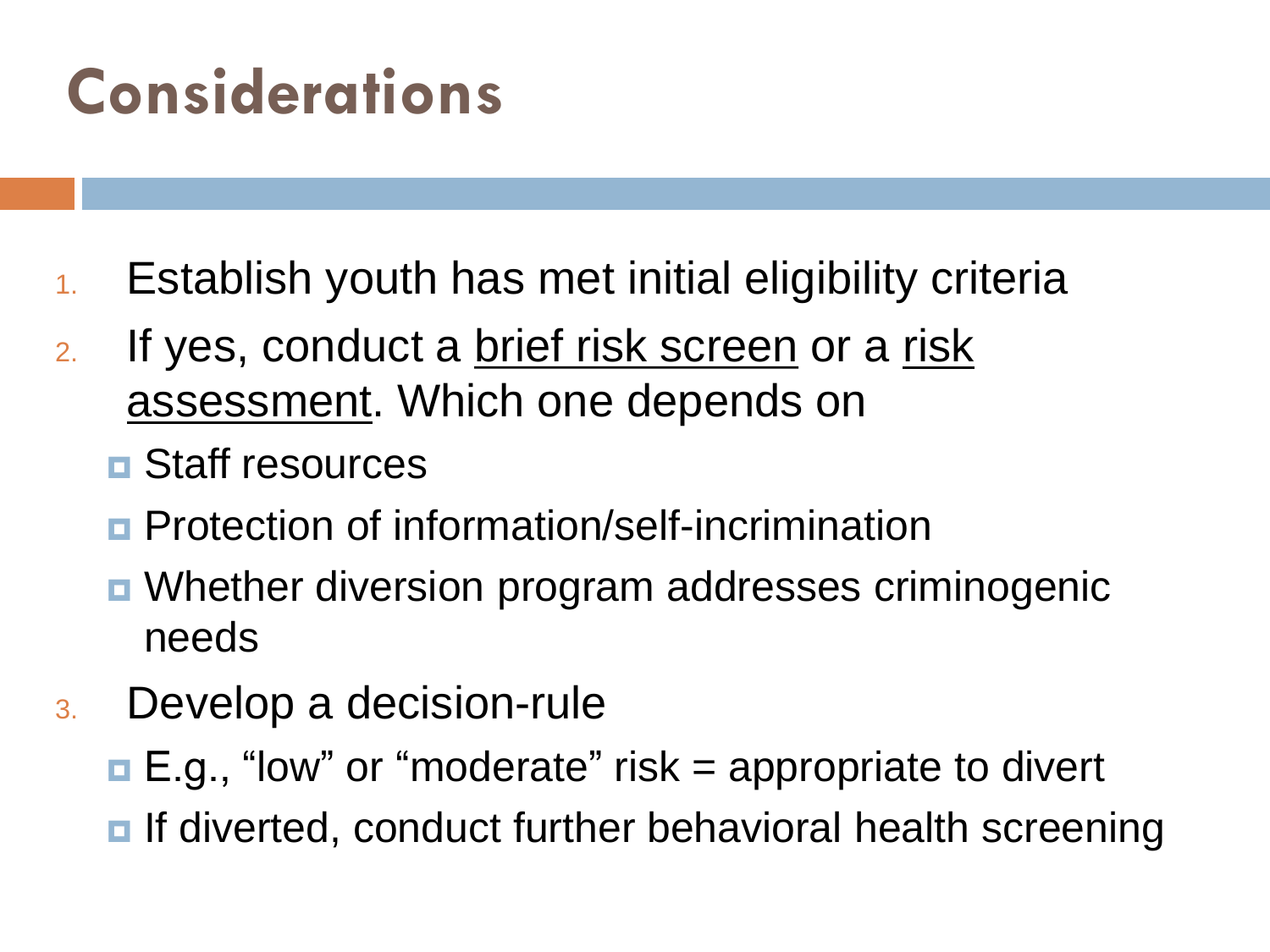# **Divert To What?**

## Behavioral Health Screening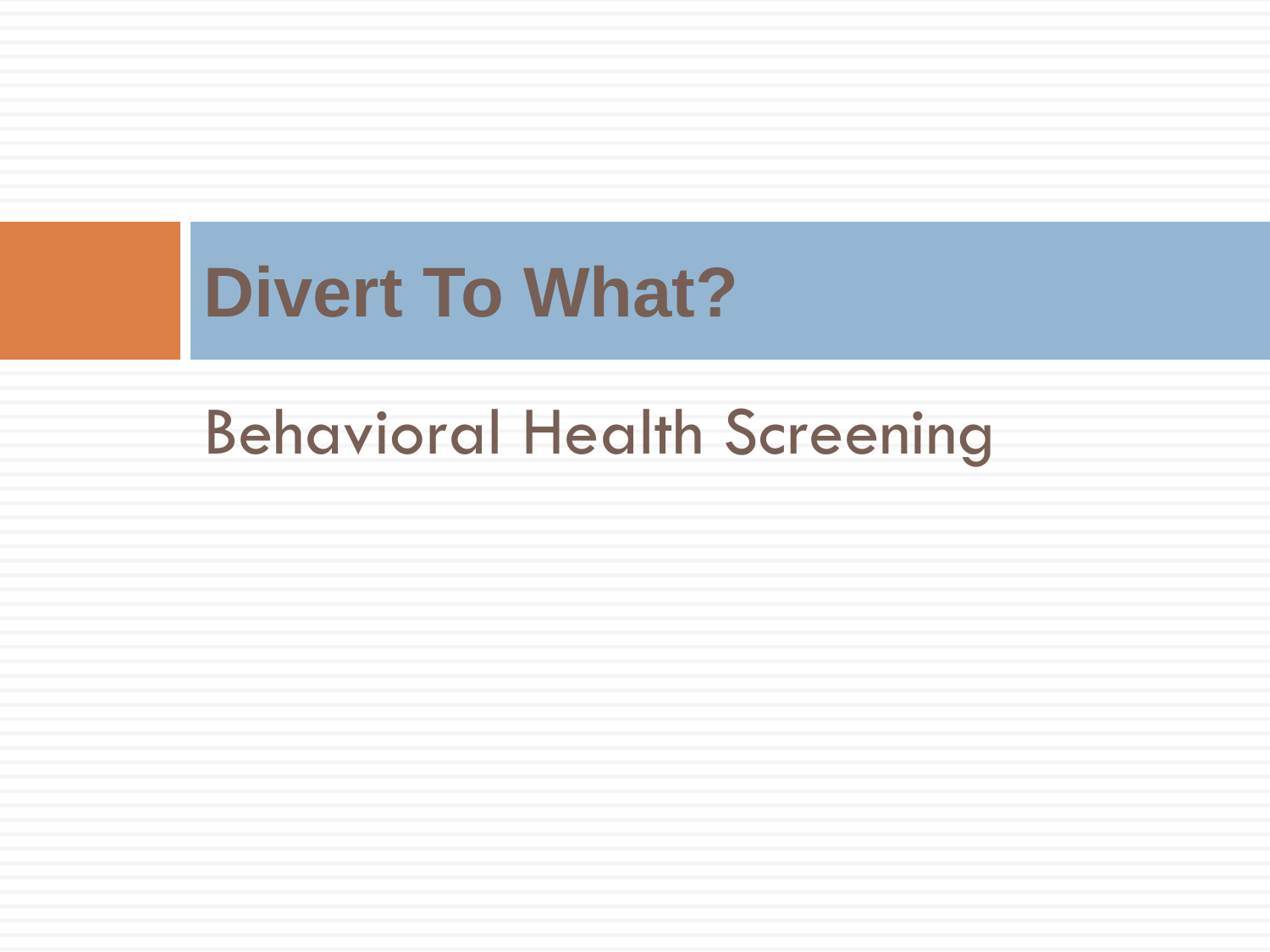### **Reasons for Identifying Youths**' **Behavioral Health Conditions**

### *Safety*

 $\triangleright$  Avoid self-harm or harm to others

### *Child welfare*

 $\triangleright$  Immediate treatment for serious disorders to reduce suffering

### *Delinquency prevention and rehabilitation*

 $\triangleright$  Behavioral health intervention to prevent further delinquency

#### *Documentation*

 $\triangleright$  Knowing the need so one can support policy & mgmt plans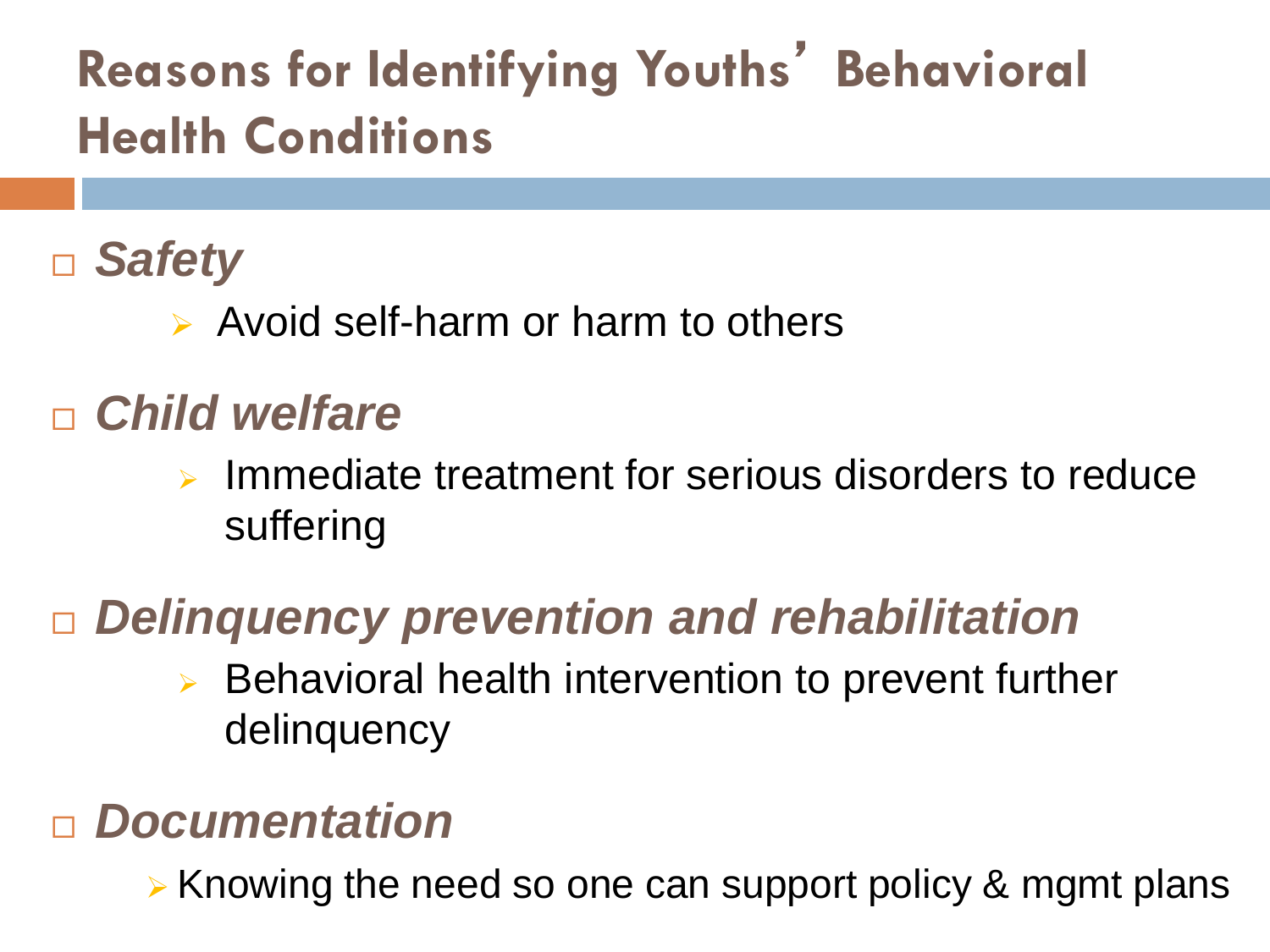**Question 2: Diverted to What? Identification of Behavioral Health Needs** 

## *Screening*

**Brief identification process** 

### **Assessment**

**n** More comprehensive and individualized evaluation

### **Leads to Services**

**<u>n</u>** Interventions to respond to youth assessed as in need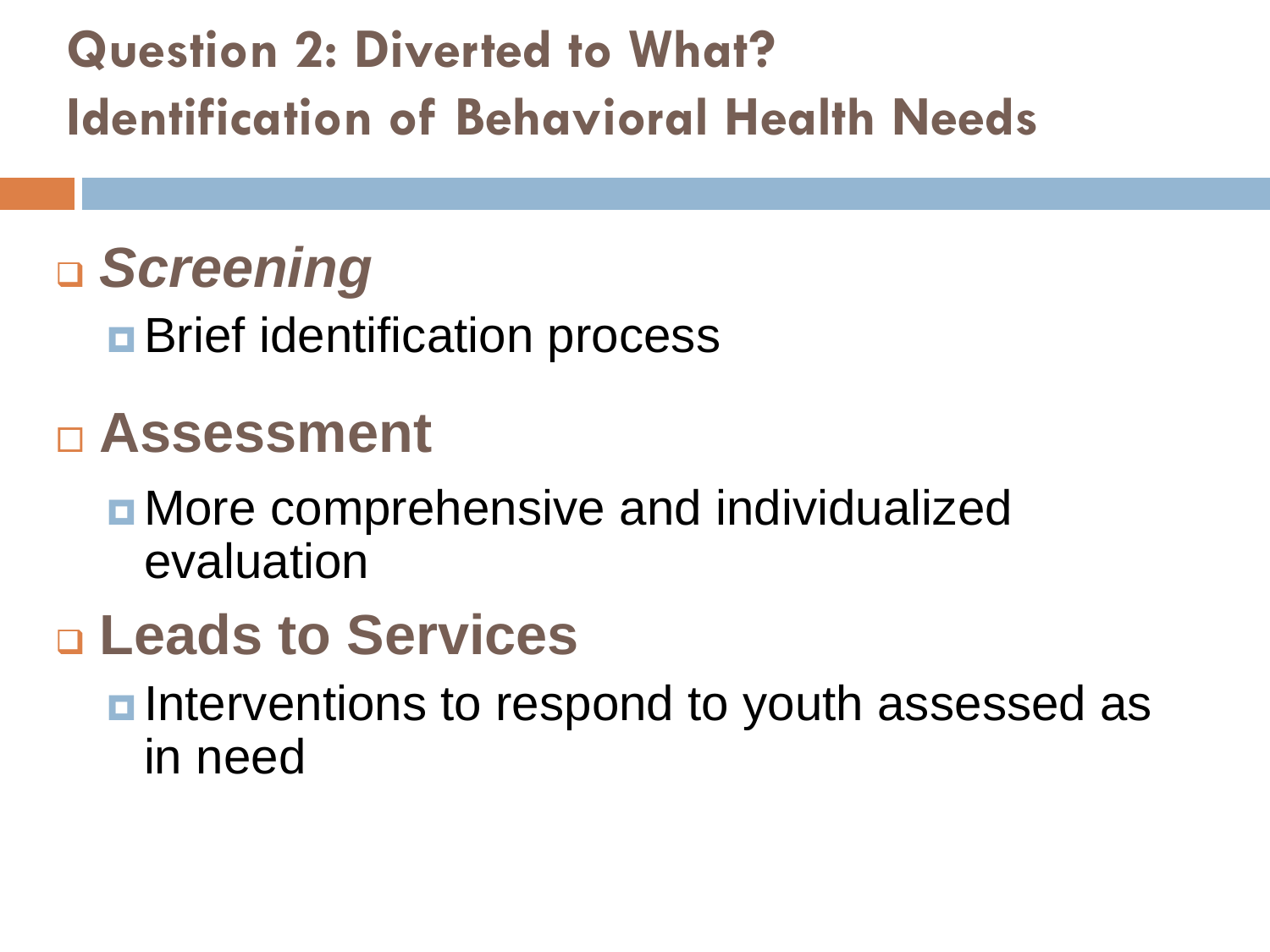# **Good Screening Practices Are . . . (Williams, 2007)**

- □ Based on a tool designed for use with the population (e.g., juvenile justice youth)
- □ Have research support of "reliability" and "validity" of scores/decision-rules
- □ Administered and scored based on standardized procedures to support uniformity in system response
- □ Conducted with all youth at intake
- $\Box$  Supported by policies that facilitate communication and protect confidentiality of results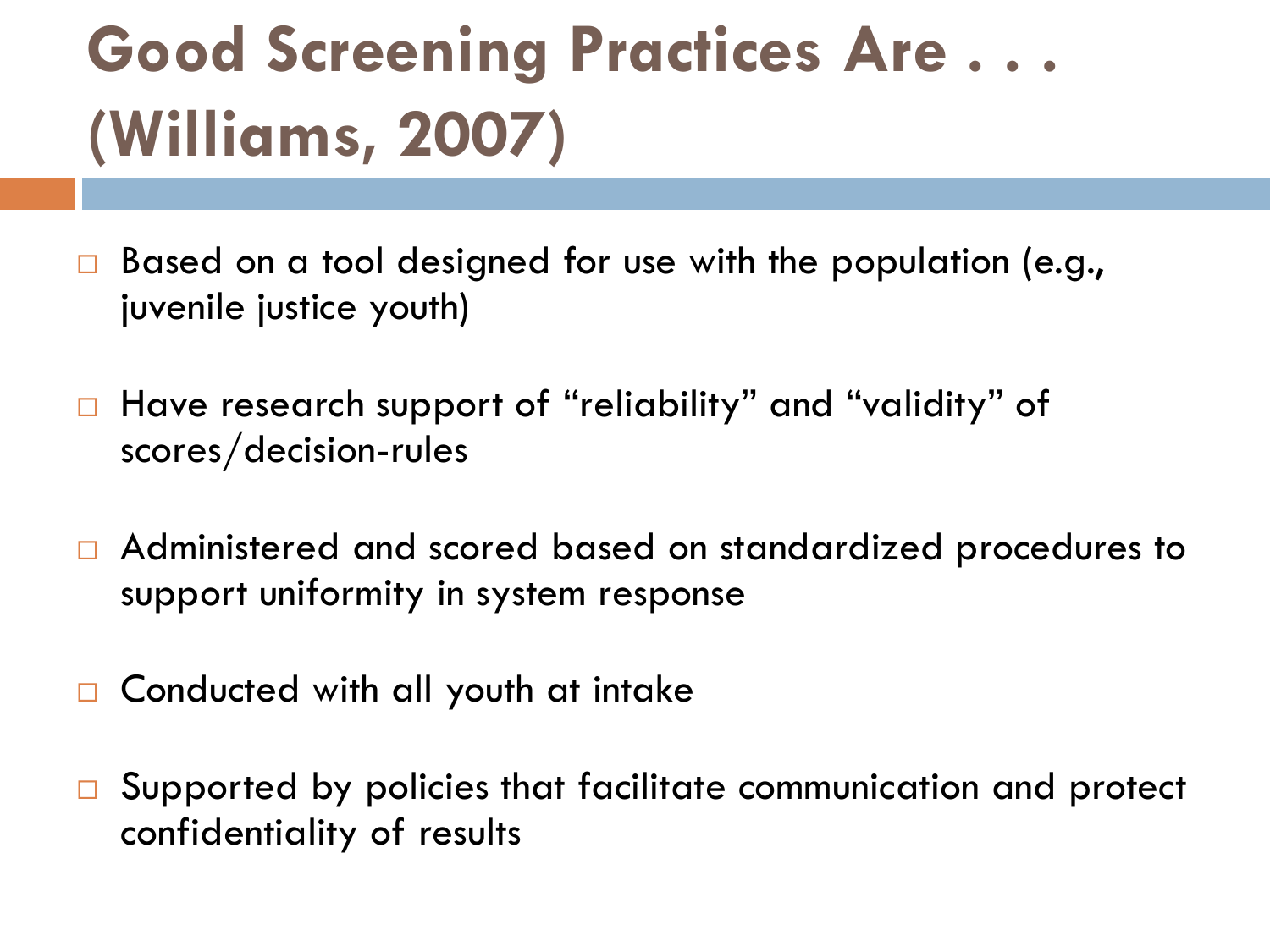### **Widely-Used MH & SA Screening Tools**

10 minute tools with both MH and substance use screening features

- MAYSI-2: Massachusetts Youth Screening Instrument-Second Version
	- **Used statewide in 44 states in juvenile justice** probation, detention or juvenile corrections systems
- □ GAIN-SS: Global Appraisal of Individual Need-Short Screen
	- **<u>n</u>** Used in diverse range of child services settings throughout U.S.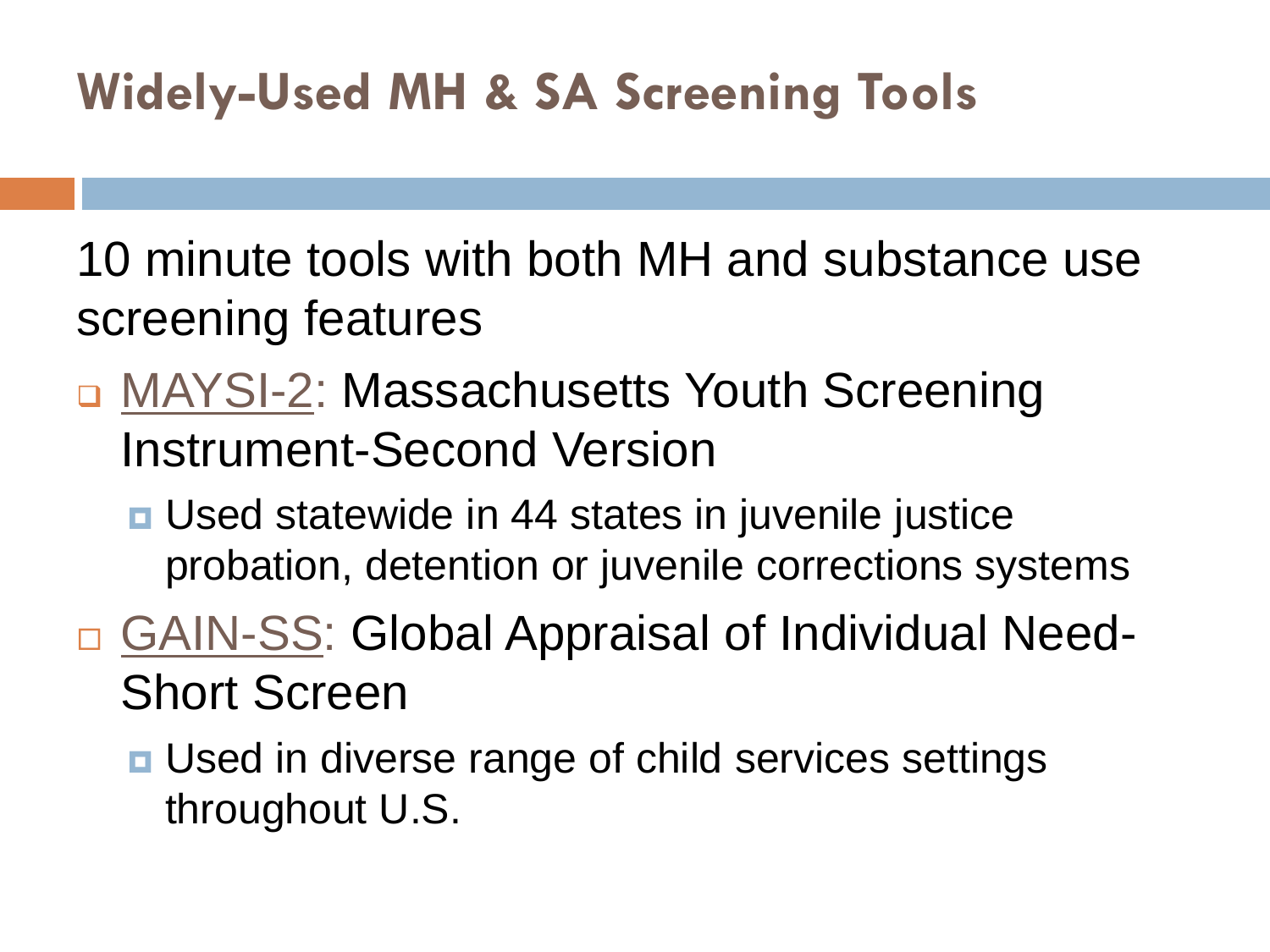### **Most-Widely-Used MH & SA Screening Tools**

#### Substance use only

### □ CRAFFT:

- Short substance abuse interview for youth under age 21
- **□ 6 items**
- SASSI-A2:

■ Identifies probability of substance use disorders for youth age 12 to 18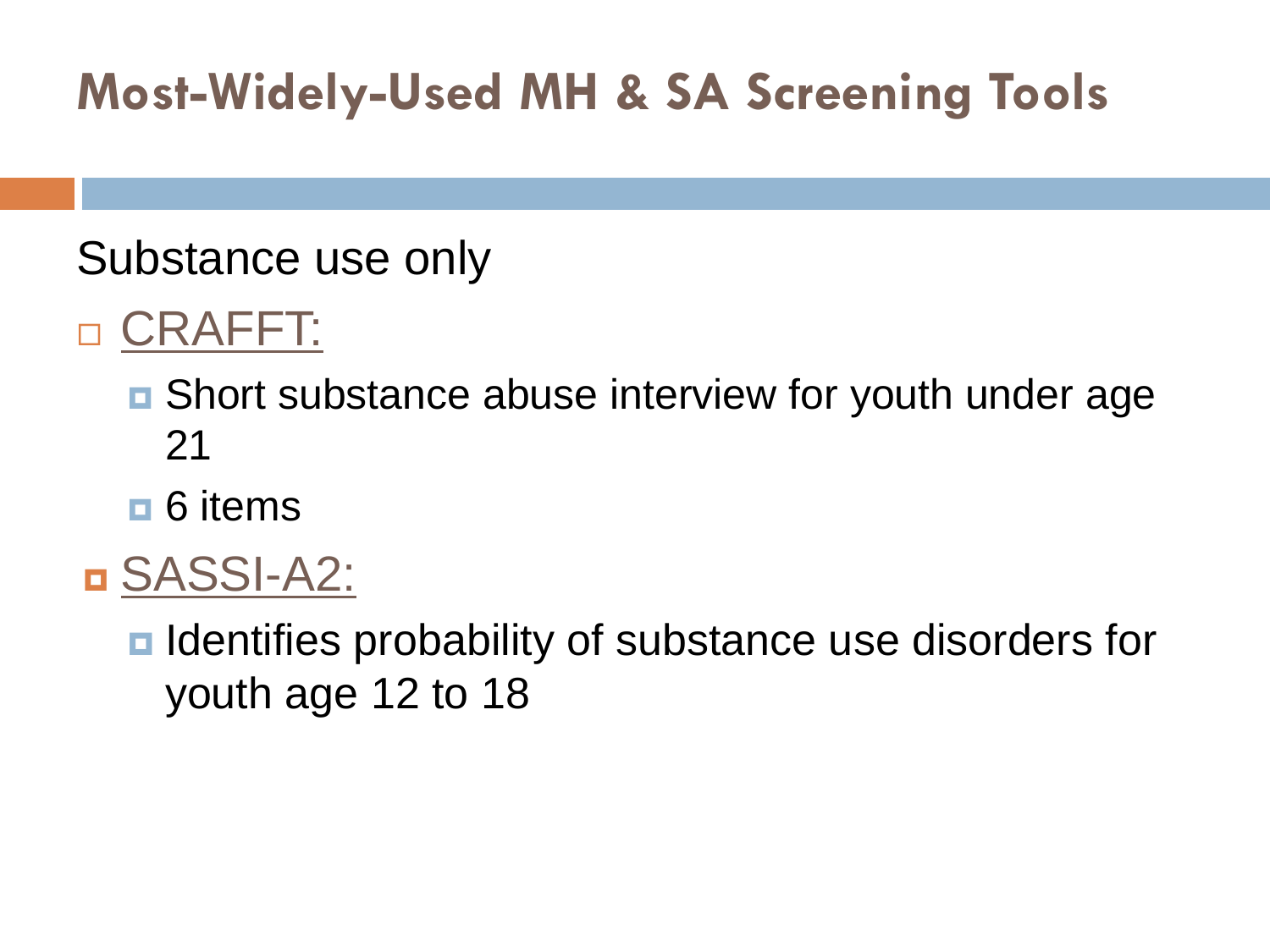# **Behavioral Health Screening: Considerations**

- *What do you want to know about the youth?*
- *What resources do you have available to you for identification of behavioral health needs?*
	- What is the level of staff training?
	- Would assessments be conducted in-house or by a provider?
- *Self-incrimination*
- *How would behavioral health information be used?*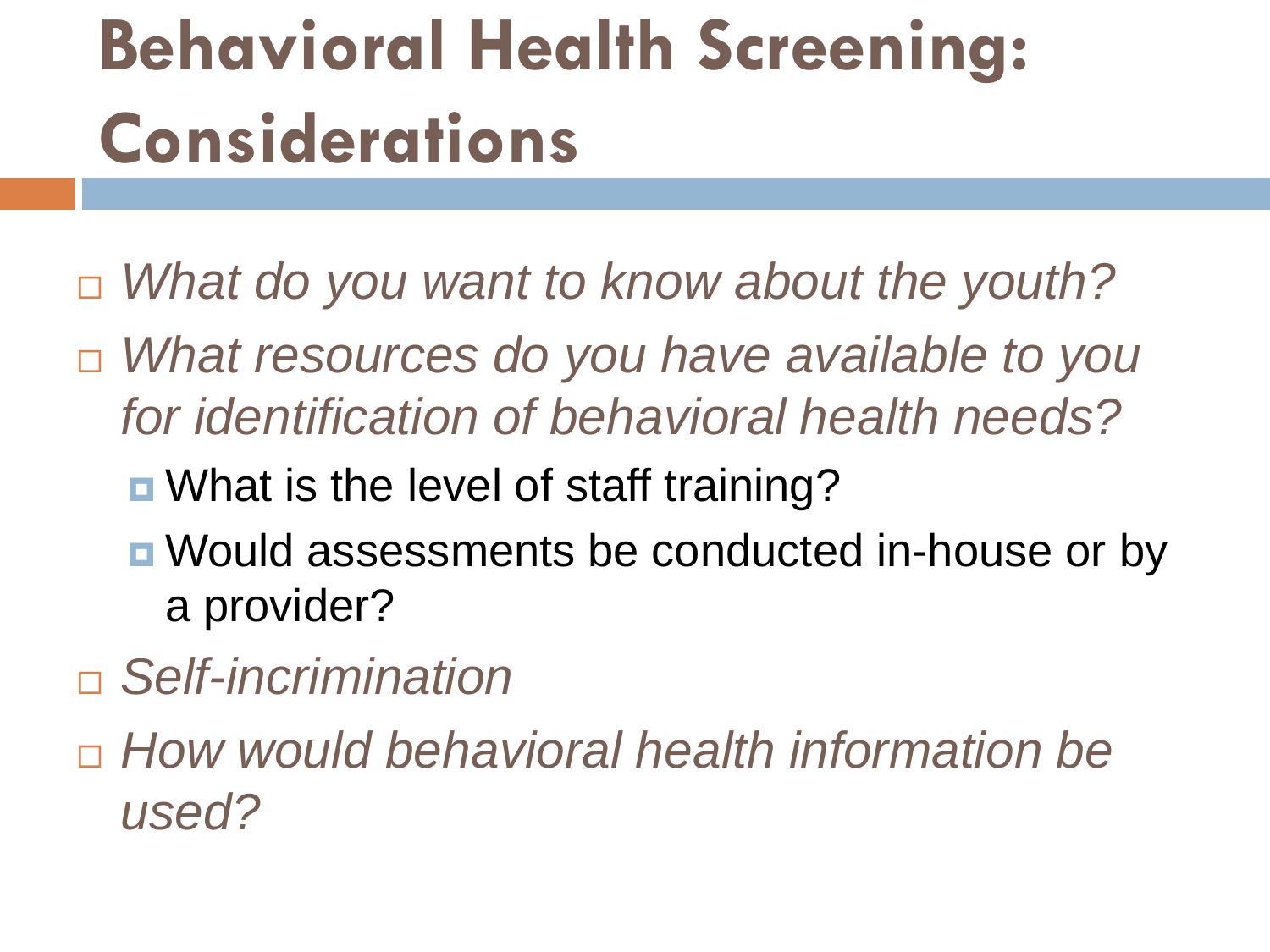# **Summary/Final Considerations**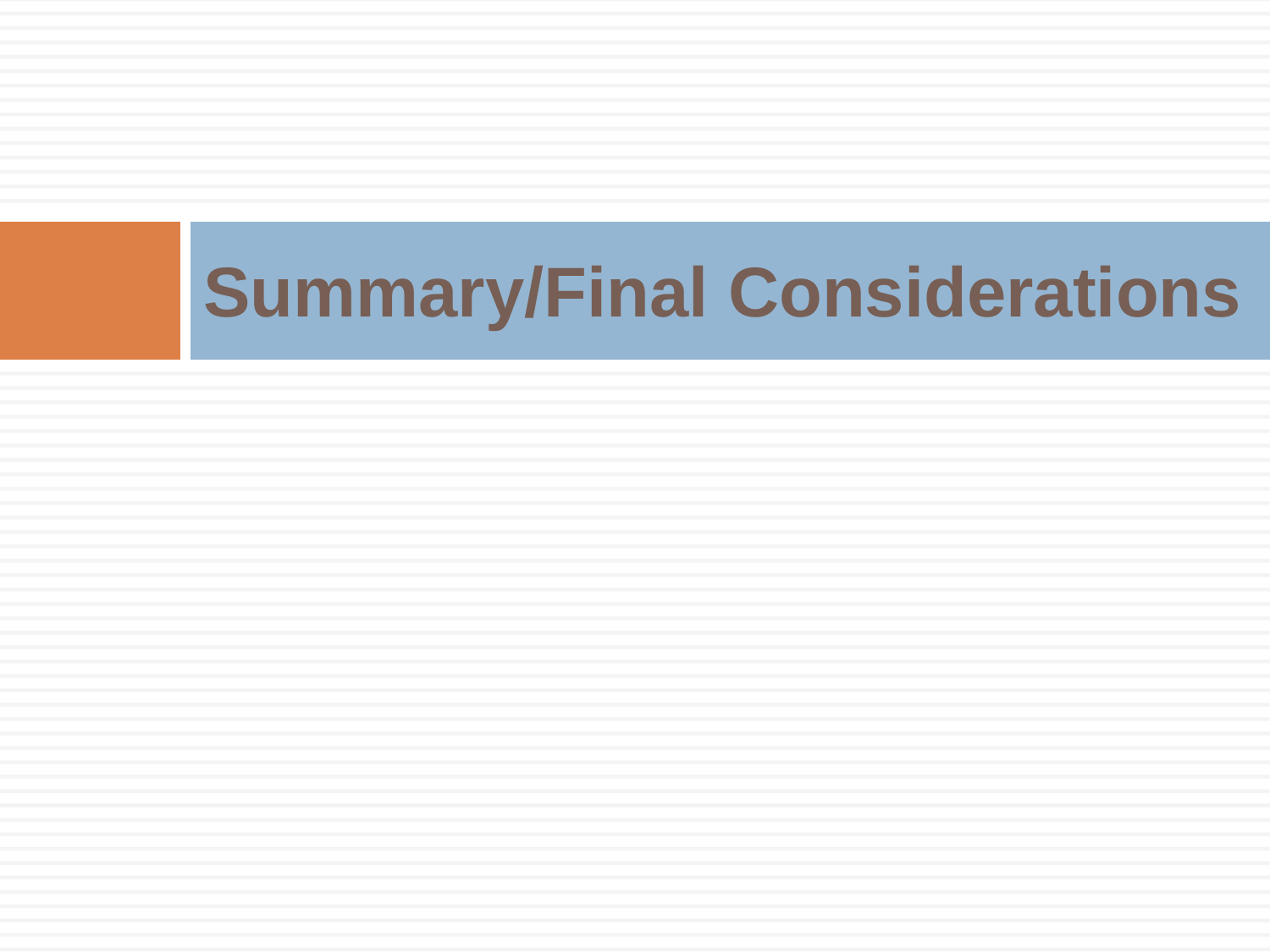# **Screening and Assessment Is More Than Selecting a Tool**

*Implementation -* No evidence-based tool is valid unless it is implemented correctly

### *The implementation process—*

- **Determining your needs and your tool options**
- **□** Selecting tools on that basis
- **Developing policies for tools 'use and** decisions to be made based on their results
- **Develop process for a data base**
- **<u>n</u>** Train and pilot
- **The process must be monitored across time**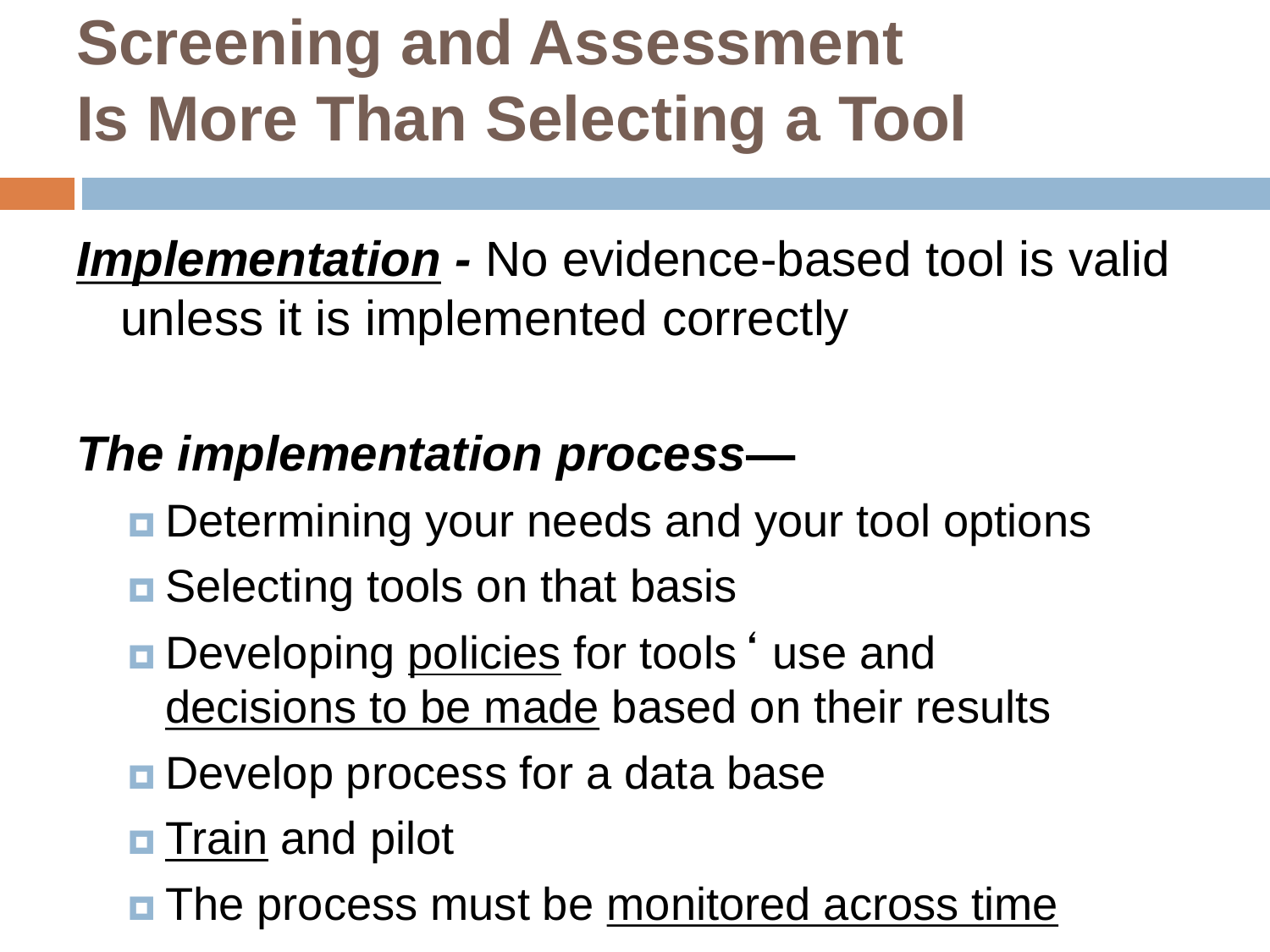# **Summary of Steps**

- $\Box$  Establish eligibility criteria
- $\Box$  Determine whether to incorporate a risk tool into your diversion decision
	- **Brief/screening tool or an assessment? Which tool?**
	- What level of risk are you willing to divert?
- □ Which behavioral health issues do you want to identify? Which tools do you need to do that?
- □ What services and interventions do you have available?